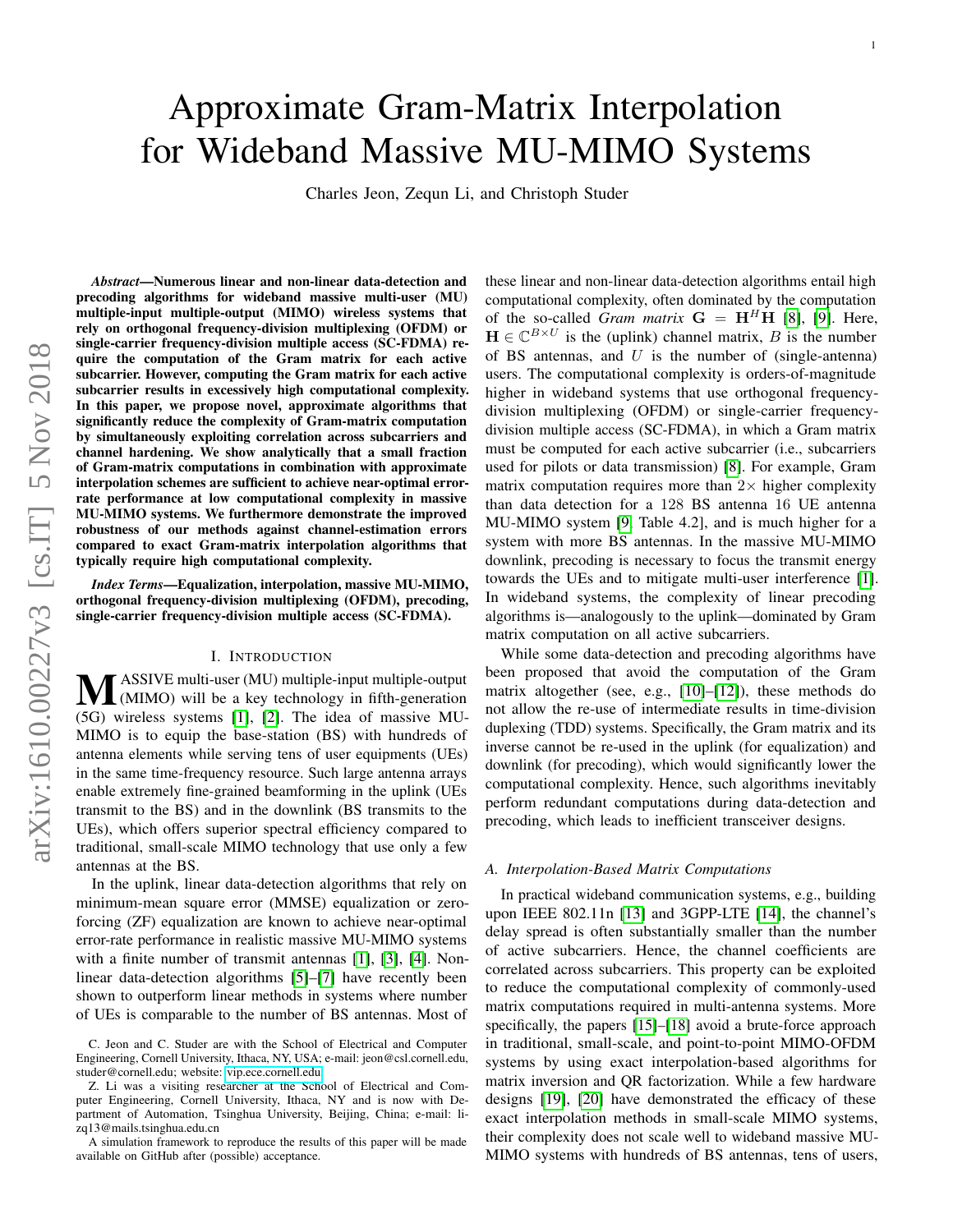and thousands of subcarriers; in fact, recent 3GPP specifications on New Radio (NR) access technology shows that the number of active subcarriers is 3300 or 6600 in Rel-15 [\[21\]](#page-10-16), [\[22\]](#page-10-17). In addition, the impact of imperfect channel-state information (CSI) and antenna correlation on such exact, interpolationbased matrix computation algorithms is routinely ignored, but significantly affects their performance in practical scenarios (see Section [VI](#page-5-0) for a detailed discussion).

## *B. Contributions*

Inspired by exact, interpolation-based matrix computation algorithms in [\[15\]](#page-10-12)–[\[18\]](#page-10-13) for small-scale wideband MIMO systems, we propose novel algorithms for *approximate* Gram matrix computation in massive MU-MIMO systems. We start by establishing the minimum number of Gram matrix basepoints that are required for exact interpolation. We then show that channel-hardening in massive MU-MIMO enables approximate interpolation schemes that achieve near-exact error-rate performance, even with strong undersampling in the frequency domain. In particular, we provide analytical results that characterize the approximation errors of the proposed interpolation methods depending on the channel's delay spread and the antenna configuration. We furthermore derive exact mean-squared error (MSE) expressions of our approximate interpolation algorithms for imperfect CSI and BS-antenna correlation. We characterize the trade-offs between computational complexity and error-rate performance in realistic massive MU-MIMO-OFDM systems, and we demonstrate the robustness of our approximate interpolation methods for realistic scenarios with imperfect CSI and BS-antenna correlation.

# *C. Relevant Prior Art*

Data detection and precoding for small-scale, single- and multi-carrier MIMO systems is a well studied topic; see e.g. [\[4\]](#page-10-3), [\[23\]](#page-10-18)–[\[26\]](#page-10-19) and the references therein. Data detection and precoding algorithms for massive MIMO systems have been proposed in, e.g., [\[5\]](#page-10-4), [\[6\]](#page-10-20), [\[8\]](#page-10-6), [\[27\]](#page-10-21)–[\[29\]](#page-11-0), which leverage the fact that the Gram matrix is diagonally dominant [\[30\]](#page-11-1). However, all of these results (i) do not exploit specific properties of massive MU-MIMO systems and (ii) ignore the fact that time-division duplexing (TDD)-based systems must perform data-detection *and* precoding, and hence, can re-use intermediate results (such as the Gram matrix) to reduce the computational complexity. In contrast, our results exploit the specifics of massive MU-MIMO systems, namely channel hardening, and enable a re-use of the computations carried out in the uplink for downlink precoding.

The recent report [\[31\]](#page-11-2) proposed an approximate interpolationbased ZF-based equalizer for a wideband massive MU-MIMO testbed. In contrast to our work, the authors interpolate the *inverse* of the Gram matrix. While simulation results in [\[31\]](#page-11-2) show that the method works well in practice, no theoretical results have been provided. In contrast, we use approximate methods to interpolate the Gram matrix, and we provide exact analytical results that provide a solid foundation of approximate interpolation methods in massive MU-MIMO systems.

#### *D. Notation*

Lowercase and uppercase boldface letters stand column vectors and matrices, respectively. The transpose, Hermitian, and pseudo-inverse of the matrix **A** are denoted by  $A<sup>T</sup>$ ,  $A<sup>H</sup>$ , and  $\mathbf{A}^{\dagger}$ , respectively. We use  $[\mathbf{A}]_{m,n}$  to represent the mth row and  $n$ th column entry of the matrix  $A$ . Sets are designated by uppercase calligraphic letters, and  $|\mathcal{A}|$  denotes the cardinality of the set A. The complex conjugate of  $a \in \mathbb{C}$  is  $a^*$ . The indicator function is defined as  $\mathbb{I}(a)$ , where  $\mathbb{I}(a) = 1$  if a is true and 0 otherwise.  $\mathcal{CN}(\mu, \Sigma)$  designates the complex Gaussian distribution with mean vector  $\mu$  and covariance matrix  $\Sigma$ .

#### *E. Paper Outline*

The rest of the paper is organized as follows. Section [II](#page-1-0) introduces the necessary prerequisites. Section [III](#page-2-0) proposes our exact and approximate interpolation-based Gram matrix computation algorithms. Section [IV](#page-3-0) and Section [V](#page-5-1) provide an analysis of the approximation error and complexity for the proposed approximate interpolation methods, respectively. Section [VI](#page-5-0) shows numerical results. We conclude in Section [VII.](#page-8-0)

#### II. PREREQUISITES

<span id="page-1-0"></span>We start by summarizing the considered wideband massive MU-MIMO system and channel model. We then outline computationally-efficient ways for linear data detection and precoding that make use of the Gram matrix.

#### *A. System Model*

Without loss of generality, we focus on the uplink<sup>[1](#page-1-1)</sup> of a wideband massive MU-MIMO system with  $B$  base-station antennas, U single-antenna UEs (with  $U \ll B$ ), and W subcarriers. For each active subcarrier  $\omega \in \Omega$  with  $\Omega$  containing the indices of the active (data and pilot) subcarriers, we model the received frequency-domain (FD) signal as follows:

<span id="page-1-2"></span>
$$
\mathbf{y}_{\omega} = \mathbf{H}_{\omega} \mathbf{s}_{\omega} + \mathbf{n}_{\omega}.
$$
 (1)

Here,  $\mathbf{H}_{\omega} \in \mathbb{C}^{B \times U}$  is the FD channel matrix,  $\mathbf{s}_{\omega} \in \mathbb{C}^{U}$  is the transmit vector, and  $\mathbf{n}_{\omega} \in \mathbb{C}^{B}$  models additive noise. The FD input-output relation in [\(1\)](#page-1-2) is able to model both OFDM and SC-FDMA systems. For OFDM systems, the entries of the transmit vector  $s_{\omega}$  are taken from a discrete constellation set  $\mathcal O$ (e.g., 16-QAM); in SC-FDMA systems, the constellation points are assigned in the time-domain and the resulting vectors are transformed into the FD to obtain the transmit vectors  $s_{\omega}$ . See, e.g., [\[8\]](#page-10-6), for details on SC-FDMA transmission.

# *B. Wideband Channel Model*

In wideband MIMO multicarrier systems, the FD channel matrices  $\mathbf{H}_{\omega}, \omega = 0, \ldots, W-1$ , are directly related to the timedomain (TD) matrices  $\widehat{\mathbf{H}}_{\ell} \in \mathbb{C}^{B \times U}$ , where  $\ell = 0, \ldots, W - 1$ are the channel "taps" in the TD. We first introduce the model used to characterize the presence of antenna correlation at the

<span id="page-1-1"></span><sup>&</sup>lt;sup>1</sup>By assuming channel reciprocity [\[1\]](#page-10-0), our results directly apply to the downlink, in which  $H<sup>T</sup>$  is the downlink channel matrix. Once all of the Gram matrices have been computed, they can be re-used in the downlink for linear (e.g., zero-forcing or Wiener filter) precoding. See Section [II-C](#page-2-1) for the details.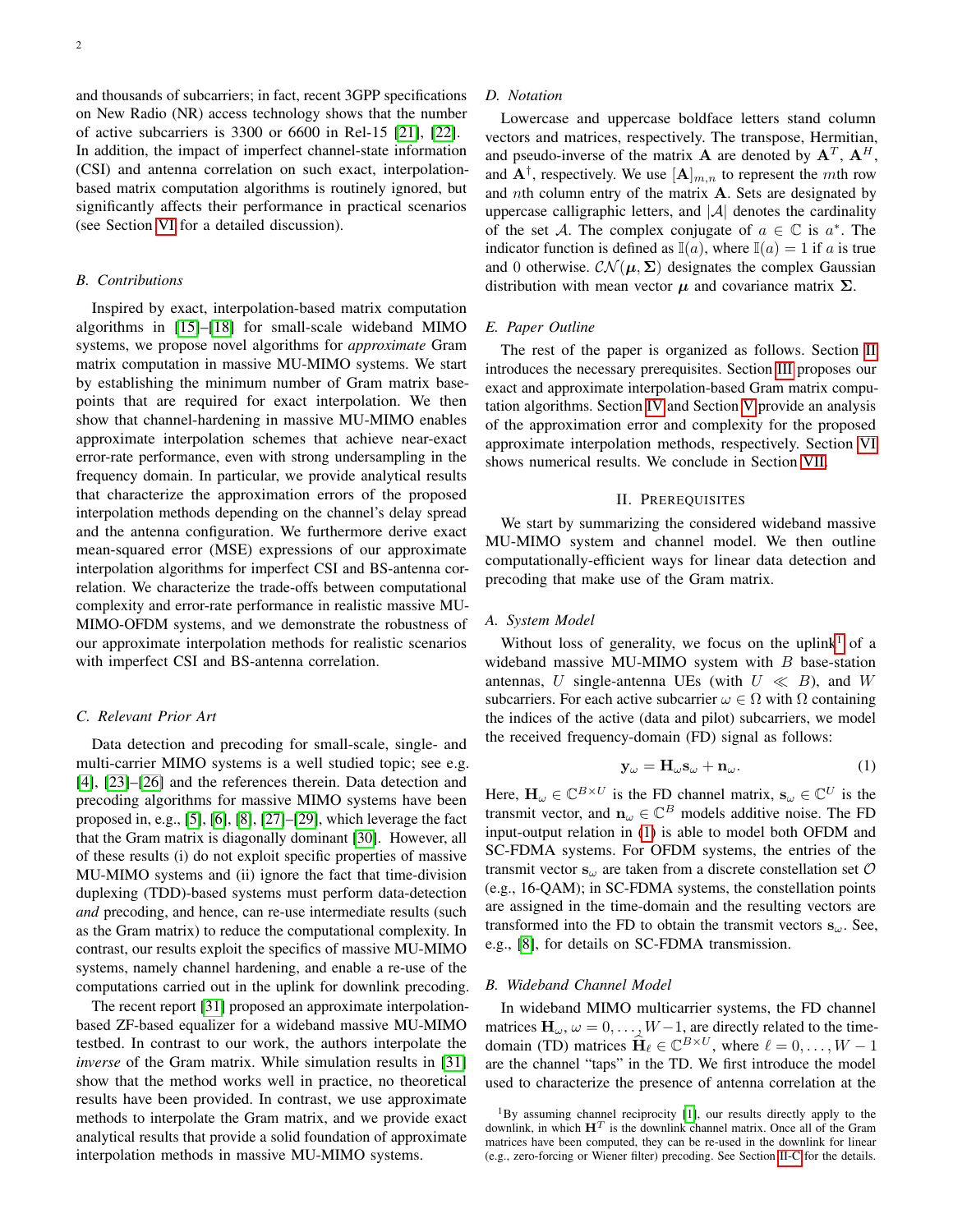$$
\widehat{\mathbf{H}}_{\ell} = \mathbf{R}^{1/2} \widehat{\mathbf{H}}_{\ell}^{\text{uncor}}.
$$
 (2)

Here,  $\hat{H}_{\ell}^{\text{uncor}}$  represents an uncorrelated TD channel matrix and  $\mathbf{R} \in \mathbb{C}^{B \times B}$  is a correlation matrix that contains ones on the main diagonal and  $\delta \in \mathbb{R}$  on the off-diagonals. We allow  $\delta$  to be either real positive or negative as long as  $\delta^2 \leq 1$ . We rewrite the correlation matrix as  $\mathbf{R} = (1 - \delta) \mathbf{I}_B + \delta \mathbf{1}_B$ , where  $\mathbf{I}_B$  and  $\mathbf{1}_B$  is the  $B \times B$  identity and all-ones matrix, respectively. We note that in the absence of receive-side correlation, i.e.,  $\delta = 0$ , we have  $\mathbf{R} = \mathbf{I}_B$  and  $\hat{\mathbf{H}}_{\ell} = \hat{\mathbf{H}}_{\ell}^{\text{uncor}}$ .

In order to take into account the practically-relevant case of imperfect CSI at the BS, we assume that the FD channel matrices  $H_{\omega}$ ,  $\omega = 0, \ldots, W - 1$ , are obtained from the TD matrices  $\widehat{\mathbf{H}}_{\ell} \in \mathbb{C}^{B \times U}$ ,  $\ell = 0, \ldots, W - 1$ , via the discrete Fourier transform [\[32\]](#page-11-3) as follows:<sup>[3](#page-2-3)</sup>

$$
\mathbf{H}_{\omega} = \sum_{\ell=0}^{L-1} \widehat{\mathbf{H}}_{\ell} \exp\left(-\frac{j2\pi\omega\ell}{W}\right) + \sigma \mathbf{E}_{\omega},\tag{3}
$$

where the matrix  $\mathbf{E}_{\omega} \in \mathbb{C}^{B \times U}$  models channel estimation error on subcarrier  $\omega$  and the parameter  $\sigma \in \mathbb{R}^+$  determines the intensity of channel-estimation errors;  $\sigma = 0$  corresponds to the case for perfect CSI. We assume that the entries of the matrix  $\mathbf{E}_{\omega}$  are i.i.d. (across entries and subcarriers) circularlysymmetric complex Gaussian with unit variance. Equation [\(3\)](#page-2-4) relies on the assumption that at most  $L \leq W$  of the first channel taps are non-zero (or dominant) and the remaining ones are zero (or insignificant), i.e.,  $\hat{H}_{\ell} = \mathbf{0}_{B \times U}$  for  $\ell = L, \dots, W - 1$ . In practical OFDM and SC-FDMA systems, the maximum number of non-zero channel taps should not exceed the cyclic prefix length (assuming perfect synchronization). Hence, we can safely assume that  $L \ll W$  in practical scenarios and for most standards, such as IEEE 802.11n [\[13\]](#page-10-10) or 3GPP-LTE [\[14\]](#page-10-11).

#### <span id="page-2-1"></span>*C. Linear and Non-linear Data Detection and Precoding*

In the massive MU-MIMO uplink, linear and non-linear data detection methods were shown to achieve near-optimal errorrate performance [\[1\]](#page-10-0), [\[6\]](#page-10-20). For linear minimum mean-square error (MMSE) equalization, one first computes the Gram matrix  $\mathbf{G}_{\omega} = \mathbf{H}_{\omega}^H \mathbf{H}_{\omega}$  and then, computes an estimate of the transmit vector as  $\hat{\mathbf{s}}_{\omega} = (\mathbf{G}_{\omega} + \mathbf{I}_{E_s}^{N_0})^{-1} \mathbf{H}_{\omega}^H \mathbf{y}_{\omega}$ , where  $N_0$  and  $E_s$  stand for the noise variance and average energy per transmit symbol, respectively. For non-linear data detectors, such as the one in [\[6\]](#page-10-20), one can operate directly on the Gram matrix  $G_{\omega}$  and the matched filter  $\mathbf{H}_{\omega}^H \mathbf{y}_{\omega}$  without any performance loss [\[33\]](#page-11-4).

For such algorithms, a direct computation of the Gram matrix  $G_{\omega}$  for every subcarrier results in excessively high complexity. In fact, even by exploiting symmetries,  $2BU^2$  real-valued multiplications are required, which is more than 16 k multiplications

per subcarrier for a system with 128 BS antennas and 8 users. Furthermore, the hardware design for massive MU-MIMO data detection in [\[8\]](#page-10-6) confirms this observation and shows that computing the Gram matrix dominates the overall hardware complexity and power consumption by at least  $2\times$ .

<span id="page-2-7"></span>In the downlink, ZF of Wiener filter precoding are most commonly used [\[1\]](#page-10-0). For example, ZF precoding computes  $\mathbf{x}_{\omega} = \mathbf{H}_{\omega}^H \mathbf{G}_{\omega}^{-1} \mathbf{s}_{\omega}$ , where  $\mathbf{x}_{\omega}$  is the *B*-dimensional transmit signal and  $s_{\omega}$  the data vector. If the Gram matrix  $G_{\omega}$  has been precomputed for equalization in the uplink phase, then it can be re-used for ZF precoding in the downlink to minimize recurrent operations. Hence, to minimize the overall complexity of equalization and precoding, efficient ways to compute the Gram matrix  $\mathbf{G}_{\omega}$  on all active subcarriers  $\omega \in \Omega$  are required.

#### <span id="page-2-0"></span>III. INTERPOLATION-BASED GRAM MATRIX COMPUTATION

<span id="page-2-4"></span>We now discuss exact and approximate interpolation-based methods for low-complexity Gram matrix computation. We note that the exact Gram matrix interpolation assumes that we have perfect CSI, so throughout this section, we will assume that  $\sigma = 0$ . In Section [IV,](#page-3-0) however, we will relax the perfect-CSI assumption and study the performance of exact and approximate interpolation methods with imperfect CSI.

As a result of [\(3\)](#page-2-4), the Gram matrices in the FD are given by

<span id="page-2-5"></span>
$$
\mathbf{G}_{\omega} = \sum_{\ell=0}^{L-1} \sum_{\ell'=0}^{L-1} \widehat{\mathbf{H}}_{\ell}^{H} \widehat{\mathbf{H}}_{\ell'} \exp\left(\frac{j2\pi\omega(\ell-\ell')}{W}\right) \tag{4}
$$

for  $w = 0, 1, \ldots, W - 1$ . Given the FD channel matrices  $H_{\omega}$ for all active subcarriers  $\omega \in \Omega$ , a straightforward "bruteforce" approach simply computes  $\mathbf{G}_{\omega} = \mathbf{H}_{\omega}^H \mathbf{H}_{\omega}$  for each active subcarrier  $\omega \in \Omega$ . In order to reduce the complexity of such a brute-force approach, we next discuss exact and approximate Gram-matrix interpolation methods that take advantage of the facts that (i) the channel matrices (and hence, the Gram matrices) are "smooth" (correlated) across subcarriers if  $L < W$  and (ii) massive MU-MIMO benefits from the wellknown channel hardening effect [\[1\]](#page-10-0), [\[2\]](#page-10-1).

#### <span id="page-2-6"></span>*A. Exact Gram-Matrix Interpolation*

The Gram matrix  $G_{\omega}$  in [\(4\)](#page-2-5) is a Laurent polynomial matrix in the variable  $x_{\omega} = \exp(j2\pi\omega/W)$ ; we refer the reader to [\[18\]](#page-10-13) for more details on Laurent polynomial matrices. Hence, we can establish the following result for exact Gram-matrix interpolation; a short proof is given in Appendix [A.](#page-8-1)

<span id="page-2-8"></span>**Lemma 1.** *The Gram matrices*  $G_{\omega}$  *in [\(4\)](#page-2-5) for all subcarriers*  $\omega = 0, \ldots, W$  are fully determined by  $2L - 1$  distinct and *non-zero Gram-matrix base-points.*

Consequently, one can interpolate all of the Gram matrices *exactly* from only  $2L - 1$  distinct and non-zero Gram-matrix base-points that have been computed explicitly.

In order to perform exact interpolation, we first define a set of base points  $P \subset \Omega$  that contains  $|P| \geq 2L - 1$  distinct subcarrier indices. We denote the kth base-point index as  $p_k$ , where  $k = 0, \ldots, |\mathcal{P}| - 1$ , and the set of all base-point indices as  $\mathcal{P} = \{p_0, \ldots, p_{|\mathcal{P}|-1}\}.$  For each subcarrier index in the

<span id="page-2-2"></span><sup>&</sup>lt;sup>2</sup>In massive MU-MIMO systems, the UEs signals are likely uncorrelated as they are spatially well-separated over potentially large cells or UE scheduling avoids correlated UEs; in contrast, the antennas at the BS are typically confined to a small area, which increases the potential for receive-side correlation.

<span id="page-2-3"></span><sup>&</sup>lt;sup>3</sup>One could improve the channel estimates  $H_{\omega}$  by exploiting the fact that only the first L taps of  $H_{\omega}$  are active in the TD. An analysis of such channel estimation algorithms is left for future work.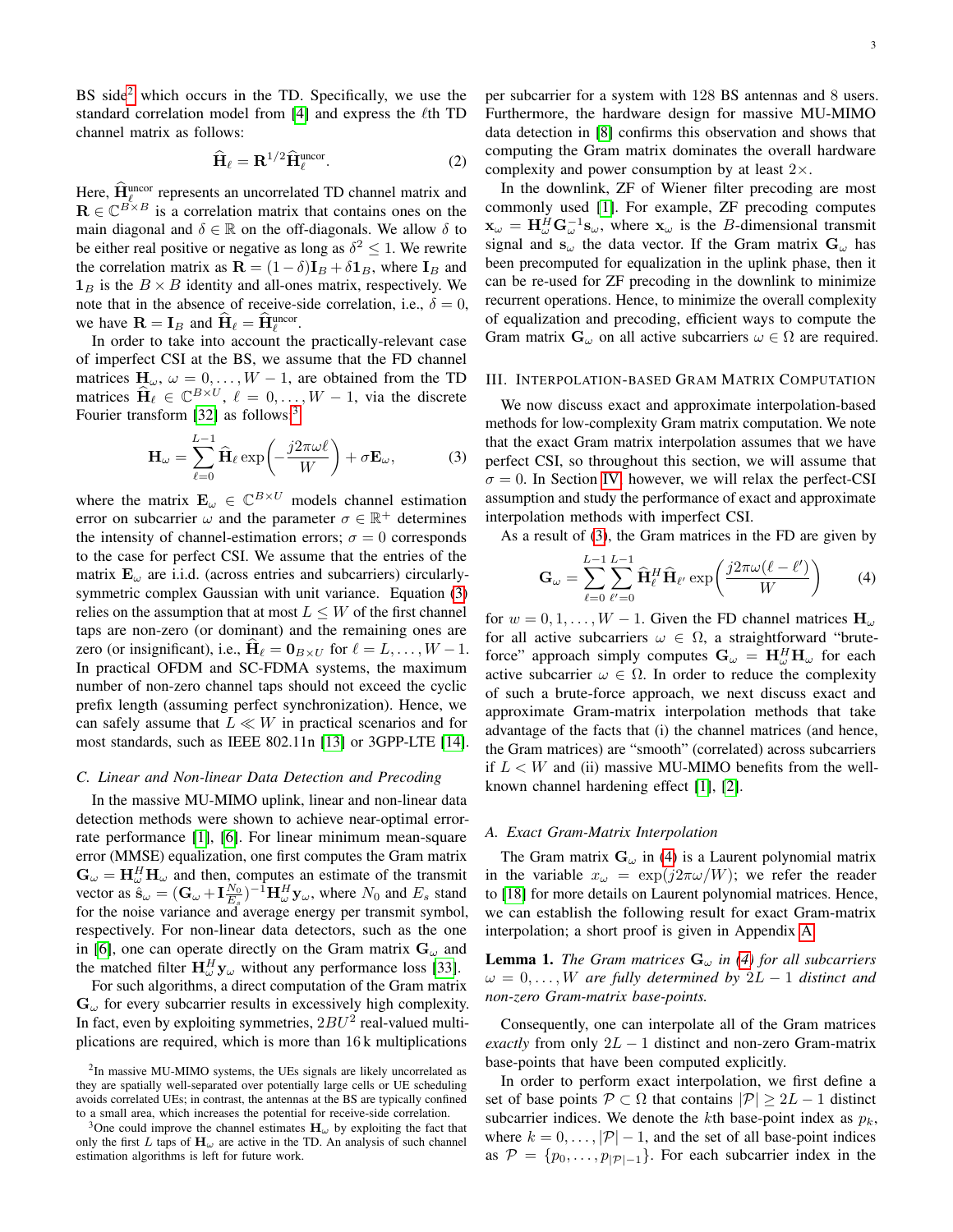base-point set P, we then explicitly compute  $|\mathcal{P}| \geq 2L - 1$ Gram matrices  $\mathbf{G}_{\omega} = \mathbf{H}_{\omega}^H \mathbf{H}_{\omega}, \omega \in \mathcal{P}$ , and perform entry-wise interpolation for the gram matrices  $G_{\omega}$  on all remaining active subcarriers  $\omega \in \Omega \backslash \mathcal{P}$ .

The exact interpolation procedure for each entry is as follows. For a fixed entry  $(m, n)$ , we define the vector  $\mathbf{g}_{\mathcal{P}} \in \mathbb{C}^{|\mathcal{P}|}$ , which is constructed from the  $(m, n)$  entries  $[\mathbf{G}_{\omega}]_{m,n}$  taken from basepoints  $\omega \in \mathcal{P}$ , i.e.,  $g_{\mathcal{P}} = \left[\left[\mathbf{G}_{p_0}\right]_{m,n} \cdots \left[\mathbf{G}_{p_{|\mathcal{P}|-1}}\right]_{m,n}\right]^T$ . Then, the vector  $\mathbf{g}_{\Omega \setminus \mathcal{P}} \in \mathbb{C}^{|\Omega| - |\mathcal{P}|}$  that contains the entry  $(m, n)$  for all remaining Gram matrices  $\mathbf{G}_{\omega}$ ,  $\omega \in \Omega \backslash \mathcal{P}$ , is given by

$$
\mathbf{g}_{\Omega\setminus\mathcal{P}} = \mathbf{F}_{\Omega\setminus\mathcal{P},L}(\mathbf{F}_{\mathcal{P},L}^{\dagger}\mathbf{g}_{\mathcal{P}}).
$$
 (5)

Here,  $\mathbf{F}_{\mathcal{P},L}$  represents a  $|\mathcal{P}| \times (2L-1)$  matrix where we take the |P| rows indexed by P and the first L and last  $L - 1$ columns from the W-point discrete Fourier transform (DFT) matrix; the entries of the DFT matrix are defined as  $[\mathbf{F}]_{m,n} =$  $\frac{1}{2}$  $\frac{1}{W}$  exp $\left(-\frac{j2\pi}{W}(m-1)(n-1)\right)$ . Similarly,  $\mathbf{F}_{\Omega \setminus \mathcal{P}, L}$  represents  $\alpha$  ( $|\Omega| - |\mathcal{P}| \times (2L - 1)$  matrix where we take  $|\Omega| - |\mathcal{P}|$  rows indexed by  $\Omega \backslash \mathcal{P}$  and the first L and last  $L-1$  columns from the W-point DFT matrix. In words, the exact interpolation method in [\(5\)](#page-3-1) first computes the  $2L - 1$  TD Gram-matrix entries and then, transforms these elements into the frequency domain via the DFT. See [\[15\]](#page-10-12)–[\[18\]](#page-10-13) for additional details on other exact interpolation methods developed for MIMO systems.

Although the method in [\(5\)](#page-3-1) is able to *exactly* interpolate the Gram matrix across all  $W$  subcarriers, it is in many situations not practical due to the high complexity of the matrix inversion required in  $\mathbf{F}_{\mathcal{P},L}^{\dagger} \mathbf{g}_{\mathcal{P}}$ . If, however, one can sample the base points uniformly over all  $W$  tones, the complexity of matrix inversion can be reduced significantly. Unfortunately, this approach is often infeasible in practice due to the presence of guard-band constraints in OFDM-based or SC-FDMA-based standards [\[13\]](#page-10-10), [\[14\]](#page-10-11). Another issue of exact interpolation methods, such as the ones in [\[15\]](#page-10-12)–[\[18\]](#page-10-13) and ours in [\(5\)](#page-3-1), is that they generally assume perfect CSI and no BS-antenna correlation. As we will show in Section [VI-C,](#page-6-0) imperfect CSI results in poor interpolation performance—this is due to the fact that the matrix  $\mathbf{F}_{\mathcal{P},L}$  is typically ill-conditioned, especially when sampling Gram-matrices close to the minimum number of  $2L - 1$  base points.

We next propose two approximate interpolation schemes that not only require (often significantly) lower complexity than a brute-force approach or exact interpolation in [\(5\)](#page-3-1), but also approach the performance of a brute-force approach in massive MU-MIMO systems and are robust to channel-estimation errors.

#### <span id="page-3-3"></span>*B. Approximate Gram-Matrix Interpolation*

We consider the following two approximate Gram-matrix interpolation methods illustrated in Fig. [1.](#page-3-2)

*0th Order Interpolation:* We select a set of  $|\mathcal{P}|$  distinct basepoints with  $\mathcal{P} = \{p_0, \ldots, p_{|\mathcal{P}|-1}\} \subset \Omega$ . We explicitly compute  $G_p = H_p^H H_p$  on these base points and perform 0th order (or nearest-neighbor) interpolation for the remaining subcarriers in the set  $\Omega \backslash \mathcal{P}$  according to:

$$
\widetilde{\mathbf{G}}_{\omega} = \mathbf{G}_p, \quad p = \underset{\widetilde{p} \in \mathcal{P}}{\arg \min} |\widetilde{p} - \omega|, \quad \forall \omega \in \Omega \backslash \mathcal{P}. \tag{6}
$$



<span id="page-3-2"></span><span id="page-3-1"></span>Fig. 1. Illustration of 0th and 1st order interpolation for the entry  $[\mathbf{G}_{\omega}]_{1,1}$ across subcarriers. We explicitly compute the Gram matrix for every fifth subcarrier index  $\omega$  and interpolate the remaining matrices. We assume a 128 BS antenna, 8 user massive MU-MIMO system with  $W = 2048$  subcarriers, a delay spread of  $L = 144$ , and perfect CSI without BS-antenna correlation.

In words, we set the interpolated Gram matrix  $\tilde{G}_{\omega}$  equal to the nearest Gram matrix that has been computed explicitly for one of the neighboring base points.

*1st Order Interpolation:* Analogously to the 0th order interpolation method, we explicitly compute  $G_p = H_p^H H_p$ on a selected set of base-points  $p \in \mathcal{P}$ . Then, for each target subcarrier  $\omega \in \Omega \backslash \mathcal{P}$  we pick two nearest base-points  $p_k$  and  $p_{k+1}$ , i.e.,  $p_k \leq \omega \leq p_{k+1}$ , and perform entry-wise linear interpolation according to

$$
\widetilde{\mathbf{G}}_{\omega} = \lambda_{\omega} \mathbf{G}_{p_k} + (1 - \lambda_{\omega}) \mathbf{G}_{p_{k+1}}, \quad \omega \in \Omega \backslash \mathcal{P}, \qquad (7)
$$

where  $\lambda_{\omega} = (p_{k+1} - \omega)/(p_{k+1} - p_k)$  and  $p_k < p_{k+1}$ .

#### IV. APPROXIMATION ERROR ANALYSIS

<span id="page-3-0"></span>We now analyze the approximation error associated with the approximate interpolation schemes from Section [III-B.](#page-3-3) We use  $G_{\omega}$  to represent the Gram matrices that have been computed exactly and  $G_{\omega}$  to represent the Gram matrices that are obtained via approximate interpolation. Evidently, the exact interpolation scheme in Section [III-A](#page-2-6) entails no approximation error.

# *A. Mean-Square-Error of Approximate Interpolation*

We study the mean-squared error (MSE) on each entry  $(m, n)$ for the  $\omega$ -th subcarrier, which we define as follows:

<span id="page-3-7"></span>
$$
o\text{-MSE}_{\omega}^{(m,n)} \triangleq \mathbb{E}\Big[\big|\big[\widetilde{\mathbf{G}}_{\omega}\big]_{m,n} - \big[\mathbf{G}_{\omega}\big]_{m,n}\big|^2\Big].\tag{8}
$$

Here, o represents the order of interpolation, i.e., we have either  $o = 0$  or  $o = 1$ . Our results make extensive use of the scaled Fejér kernel [\[34\]](#page-11-5) given by

<span id="page-3-4"></span>
$$
f_L(\phi) = L^{-2} \frac{1 - \cos(L\phi)}{1 - \cos(\phi)} = L^{-2} \frac{\sin^2(L\phi/2)}{\sin^2(\phi/2)} \tag{9}
$$

and rely on the following key properties of this kernel; the proof is given in Appendix [B.](#page-8-2)

<span id="page-3-6"></span><span id="page-3-5"></span>Lemma 2. *The scaled Fejér kernel [\(9\)](#page-3-4) is non-negative, bounded from above by one, and monotonically decreasing in*  $\phi$  *for*  $\phi \in [0, 2\pi/L]$  *with*  $L > 1$ *.*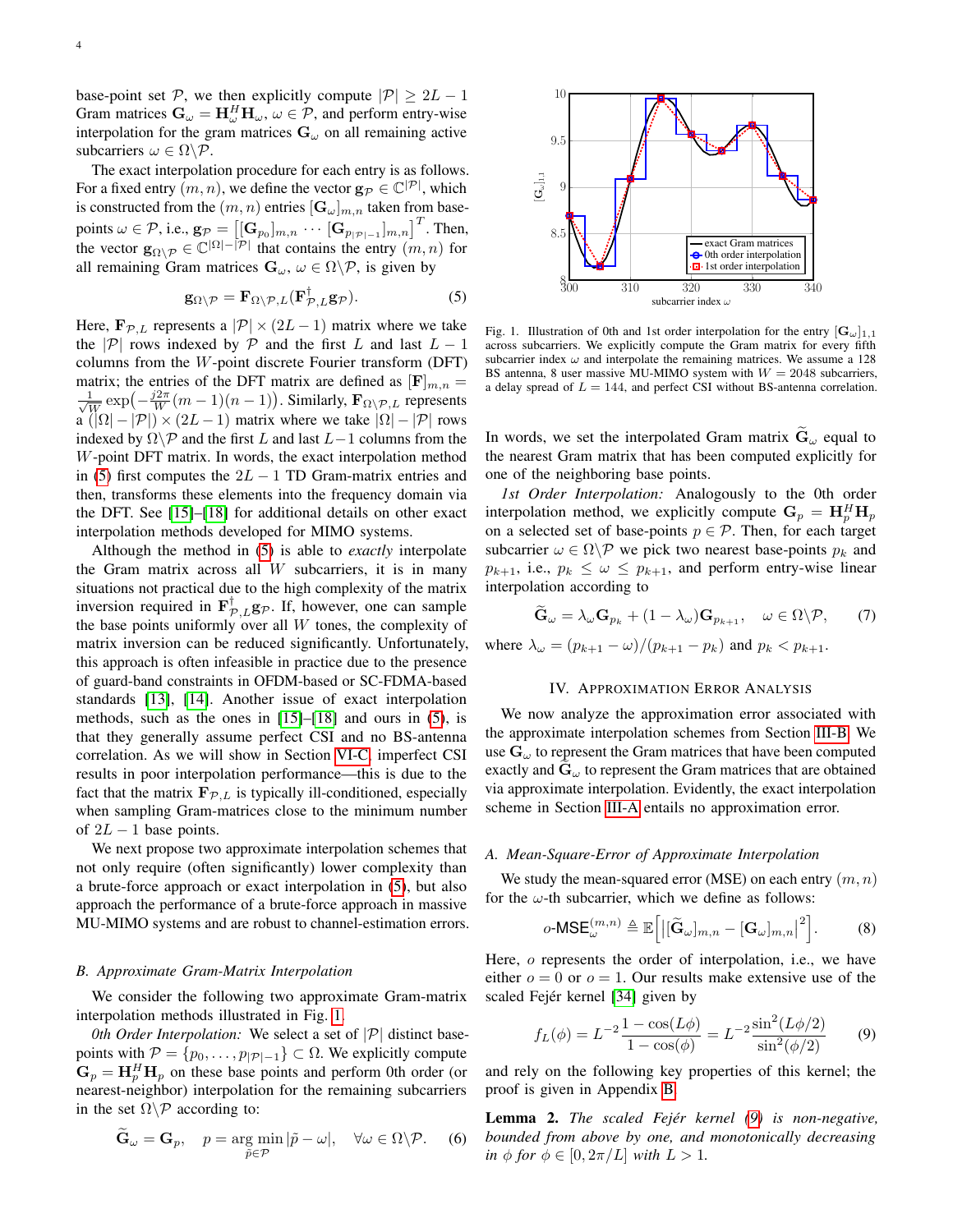## <span id="page-4-5"></span>*B. MSE of 0th Order Interpolation*

The following result precisely characterizes the MSE of 0th order interpolation for imperfect CSI as in [\(3\)](#page-2-4) and BS-antenna correlation as in [\(2\)](#page-2-7); the proof is given in Appendix [C.](#page-8-3)

<span id="page-4-0"></span>**Theorem 1.** Let the entries of the TD matrices  $\widehat{H}_{\ell}^{\text{uncor}}, \ell =$  $1, \ldots, L$ , be distributed  $\mathcal{CN}(0, 1/(BL))$  per complex entry. *Assume that the off-diagonal of the receive correlation matrix be* δ*, the variance of the channel estimation error to be* σ*, and*  $p \in \mathcal{P}$  *is the closest base point to the target subcarrier*  $\omega$ *. Then, for any*  $(m, n)$  *entry of the Gram matrix*  $\mathbf{G}_{\omega}$ *, the MSE for the 0th order interpolation method in [\(6\)](#page-3-5) is given by*

$$
0\text{-MSE}_{\omega} = \varepsilon_{CSI} + \frac{2}{B}(1 + \varepsilon_{cor})\bigg(1 - f_L\bigg(\frac{2\pi}{W}(p - \omega)\bigg)\bigg),\tag{10}
$$

*where we use the definitions*

$$
\varepsilon_{CSI} = 2\sigma^2(2 + B\sigma^2)
$$
 and  $\varepsilon_{cor} = \delta^2(B - 1)$ .

From this result, we observe that, as the number of BS antennas  $B$  increases,  $\varepsilon_{\text{CSI}}$  increases quadratically with respect to  $\sigma^2$ . For perfect CSI, i.e.,  $\sigma = 0$  so  $\varepsilon_{\text{CSI}} = 0$ , the MSE for 0th order interpolation decreases with an increasing number of BS antennas B as  $\frac{\partial}{\partial B}$ 0-MSE<sub>ω</sub> < 0, if  $\delta^2$  < 1. Also, we note in the case for non-zero correlation, i.e.,  $\delta \neq 0$ , the MSE for 0th order interpolation is amplified (compared to that with no correlation) by a factor of  $1 + \delta^2(B - 1)$ . Furthermore, we observe that the MSE is independent of the entry of the Gram matrix (i.e., the MSE is identical for the diagonal as well as offdiagonal entries); this is a consequence of the i.i.d. assumption of the TD channel matrices  $\hat{H}_{\ell}^{\text{uncor}}$ .

To gain additional insight into the behavior of 0th order interpolation in the large BS-antenna limit, we have the following result.

<span id="page-4-1"></span>Corollary 1. *Assume the conditions in Theorem [1,](#page-4-0) and let*  $\sigma^2 \to 0$ . Then, as  $B \to \infty$ , the MSE of 0th order interpolation *is given by*

$$
\lim_{B \to \infty} \text{0-MSE}_{\omega} = 2\delta^2 \bigg( 1 - f_L \bigg( \frac{2\pi}{W} (p - \omega) \bigg) \bigg).
$$

Corollary [1](#page-4-1) demonstrates that in the large-BS antenna limit, the MSE of 0th order interpolation is zero across all subcarriers if and only if the BS antennas are uncorrelated, i.e.,  $\delta = 0$ . For  $\delta \neq 0$ , the MSE depends on the distance between the nearest base-point and the target subcarrier.

While the MSE expression in [\(10\)](#page-4-2) is exact, it does not provide much intuition. We define the following quantity that enables us to further analyze the MSE in [\(10\)](#page-4-2).

Definition 1. *The maximum distance between any subcarrier* ω *and the nearest base point is given by:*

$$
d_{\max} = \max_{k \in \mathcal{P}} \left[ \frac{p_{k+1} - p_k}{2} \right]. \tag{11}
$$

With the maximum distance  $d_{\text{max}}$  for a given set of base points  $P$ , Corollary [2](#page-4-3) shows that the 0th order approximation can be bounded from above using simple analytic expressions; the proof is given in Appendix [D.](#page-9-0)

<span id="page-4-3"></span>**Corollary 2.** Let  $d_{\text{max}}$  be the maximum distance in [\(11\)](#page-4-4) and *assume the conditions in Theorem [1](#page-4-0) hold. Then, the maximum MSE of 0th order interpolation over all active subcarriers*  $\omega \in \Omega$  *is bounded by:* 

$$
\max_{\omega \in \Omega} \{ 0\text{-MSE}_{\omega} \} \n\leq \begin{cases} \varepsilon_{CSI} + \frac{2}{B}(1 + \varepsilon_{cor}), & d_{\max} \geq \frac{W}{L} \\ \varepsilon_{CSI} + \frac{2(1 + \varepsilon_{cor})}{B}\left(1 - f_L\left(\frac{2\pi}{W}d_{\max}\right)\right), & d_{\max} < \frac{W}{L}. \end{cases}
$$

<span id="page-4-2"></span>Corollary [2](#page-4-3) implies that regardless of small or large maximum distance  $d_{\text{max}}$ , the MSE given by the 0th order approximation always decreases with the number of BS antennas B if  $\delta = 0$  and  $\sigma^2 = 0$  (see also Theorem [1\)](#page-4-0). In addition, if the distance between the interpolated subcarrier index  $\omega$  and its closest base point is sufficiently small, i.e.,  $d_{\text{max}} < W/L$ , then we obtain a sharper upper bound on the MSE than  $\varepsilon_{\text{CSI}} + \frac{2}{B}(1 + \varepsilon_{\text{cor}})$ . In a scenario with a large delay spread L, Corollary [2](#page-4-3) reveals that one requires finer-spaced base points for 0th order interpolation in order to keep the approximation error strictly smaller than  $\varepsilon_{\text{CSI}} + \frac{2}{B}(1 + \varepsilon_{\text{cor}})$ . Since the maximum error is mainly determined by  $d_{\text{max}}$ , a good strategy for selecting base points with 0th order approximation is uniformly spacing them in the set of active subcarriers  $\Omega$ .

#### *C. MSE of 1st Order Interpolation*

We now present the approximation error analysis of 1st order interpolation. The following result characterizes the MSE of 1st order interpolation; the proof is given in Appendix [E.](#page-9-1)

<span id="page-4-6"></span>**Theorem 2.** Let the entries of the TD matrices  $\hat{\mathbf{H}}_{\ell}^{\text{uncor}}, \ell =$  $1, \ldots, L$ , be distributed  $\mathcal{CN}(0, 1/(BL))$  per complex entry. *Assume that the off-diagonal of the receive correlation matrix be* δ*, the variance of the channel estimation error to be* σ *across all subcarriers*  $\omega = 0, \ldots$ *, and*  $p \in \mathcal{P}$  *is the closest base point to the target subcarrier*  $\omega$ *. Then, for any*  $(m, n)$ *th entry of the Gram matrix* Gω*, the MSE for the 1st order interpolation method in [\(6\)](#page-3-5) is given by*

$$
1\text{-MSE}_{\omega} = \varepsilon_{CSI}(1 - \lambda_{\omega}(1 - \lambda_{\omega}))
$$
  
+  $\frac{2}{B}(1 + \varepsilon_{cor})(1 - \lambda_{\omega}(1 - \lambda_{\omega}) + \lambda_{\omega}(1 - \lambda_{\omega})f_L(\theta))$   
-  $(1 - \lambda_{\omega})f_L(\lambda_{\omega}\theta) - \lambda_{\omega}f_L((1 - \lambda_{\omega})\theta)),$  (12)

*where*  $\theta = \frac{2\pi}{W}(p_{k+1} - p_k)$  *and*  $\lambda_{\omega} = (p_{k+1} - \omega)/(p_{k+1} - p_k)$ *.* 

<span id="page-4-4"></span>Analogously to 0th order interpolation, we observe that the MSE of 1st order interpolation is independent of the entry  $(m, n)$  and impacted by CSI errors and receive correlation (see Section [IV-B](#page-4-5) for detailed discussion). The result shown next in Corollary [3](#page-5-2) reveals that if the spacing between the two base-points  $p_k$  and  $p_{k+1}$  defined as  $d_k = p_{k+1} - p_k$ is sufficiently small, then the 1st order interpolation strictly outperforms 0th order interpolation, i.e.,  $1\text{-MSE}_{\omega} < 0\text{-MSE}_{\omega}$ for all  $\omega \in (p_k, p_{k+1})$ ; the proof is given in Appendix [F.](#page-9-2)

**Corollary 3.** Let  $d_k$  denote the spacing between two base*points*  $p_k$  *and*  $p_{k+1}$ *, and assume the conditions in Theorem [1](#page-4-0)*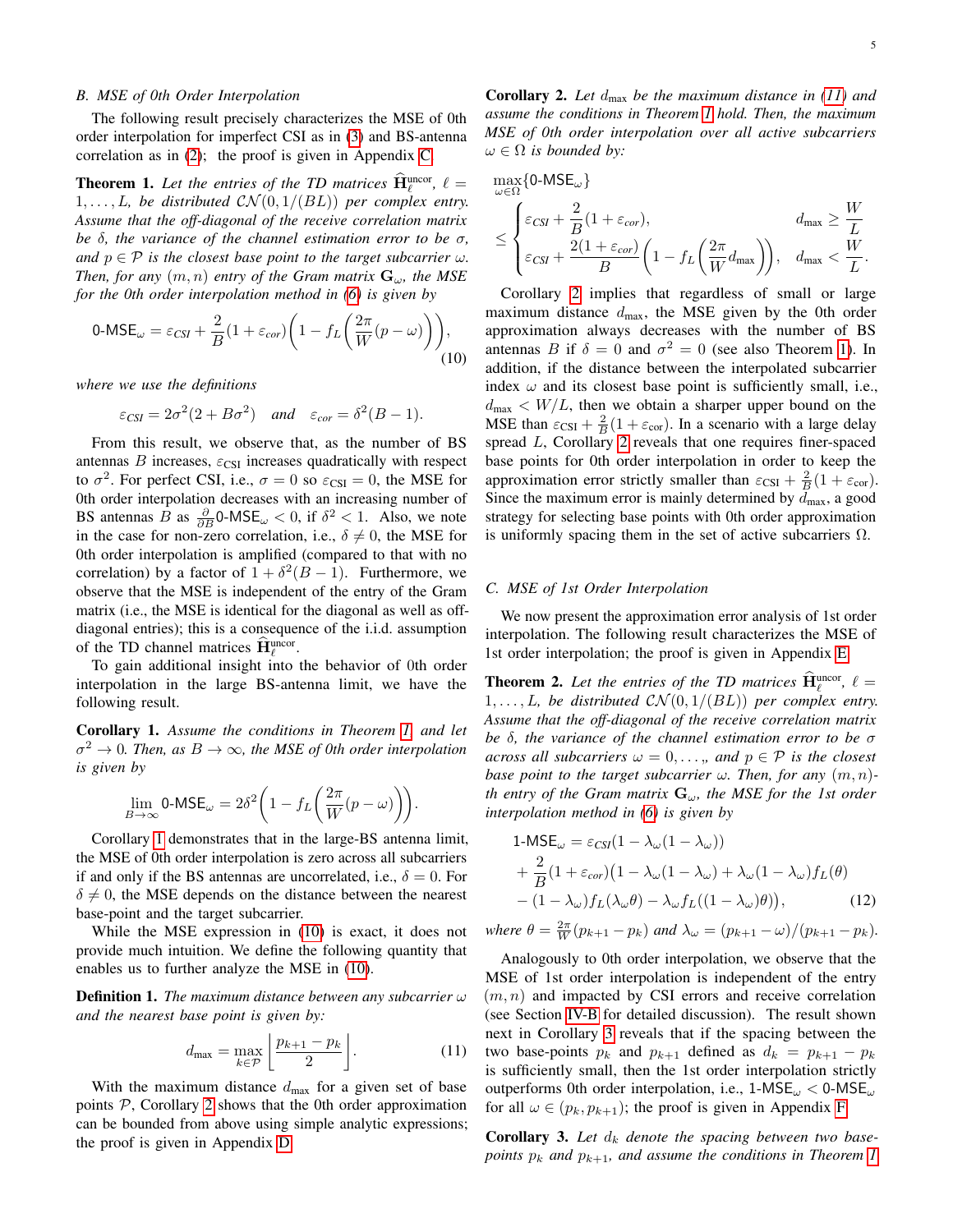*and Theorem [2](#page-4-6) hold. If*  $d_k \leq W/(3L)$ *, then* 

$$
1\text{-MSE}_{\omega} \le 0\text{-MSE}_{\omega}, \quad \text{for all } \omega \in (p_k, p_{k+1}), \qquad (13)
$$

*which holds with equality if and only if*  $L = 1$  *and*  $\varepsilon_{CSI} = 0$ *.* 

We note that the condition  $d_k < W/(3L)$  is not sharp; Appendix [F](#page-9-2) outlines the details on how it can be sharpened. Furthermore, given that  $d_k$  is significantly larger than  $W/(3L)$ , we can construct situations for which 0th order interpolation *outperforms* 1st order interpolation. Note that for  $L = 1$ , the FD channel is flat (i.e.,  $G_{\omega}$  is constant for all  $\omega$ ) and hence, 1st and 0th order interpolation have the same MSE.

In summary, we observe that for both approximate interpolation methods, the MSE can be lowered by increasing the number of BS antennas  $B$  assuming that the channel estimation error  $\varepsilon_{\text{CSI}}$  decreases with B. In the large-antenna limit  $B \to \infty$ with perfect CSI and no BS-antenna correlation, the MSE vanishes, which is an immediate consequence of channel hardening in massive MU-MIMO systems [\[1\]](#page-10-0). Furthermore, 1st order interpolation generally outperforms 0th order interpolation for a sufficiently small minimum spacing between adjacent base points, i.e., for  $d_k \leq W/(3L)$ .

#### V. COMPLEXITY ANALYSIS

<span id="page-5-1"></span>We next compare the computational complexity of the four studied Gram-matrix computation algorithms: brute-force computation, exact interpolation, 0th order interpolation, and 1st order interpolation. We measure the computational complexity by counting the number of real-valued multiplications.<sup>[4](#page-5-3)</sup>

### *A. Brute-Force Computation*

We start by deriving the total computational complexity required by the brute-force (BF) method. We only compute the upper triangular part of  $G_{\omega}$  (since the matrix is Hermitian). Each off-diagonal entry requires  $B$  complexvalued multiplications, which corresponds to  $4B$  real-valued multiplications; each diagonal entry requires only 2B realvalued multiplications. Hence, the computational complexity of computing  $G_{\omega}$  using the BF method is

$$
C_{\rm BF} = |\Omega| \left( 4B \frac{U(U-1)}{2} + 2BU \right) = 2|\Omega|BU^2 \qquad (14)
$$

for a total number of  $|\Omega|$  active subcarriers.

# <span id="page-5-8"></span>*B. Exact Interpolation*

We now derive the computational complexity of exact interpolation as discussed in Section [III-A.](#page-2-6) Exact interpolation requires a BF computation of the Gram matrix at each of the  $|\mathcal{P}|$  base points. We will use the  $|\mathcal{P}|$  precomputed base points of  $\mathbf{G}_{\omega}$  to interpolate the remaining  $|\Omega| - |\mathcal{P}|$  Gram matrices.

We will assume that the base points and the assumed channel delay spread L are fixed *a-priori* so that  $\mathbf{F}_{\Omega \setminus \mathcal{P},L} \mathbf{F}_{\mathcal{P},L}^{\dagger}$ in [\(5\)](#page-3-1) can be precomputed and stored. We emphasize that this approach does not include the computational complexity of <span id="page-5-2"></span>computing the interpolation matrix itself, which favors this particular interpolation scheme from a complexity perspective. In fact, we only need to multiply the precomputed interpolation matrix  $\mathbf{F}_{\Omega \setminus \mathcal{P},L} \mathbf{F}_{\mathcal{P},L}^{\dagger}$  with the vector  $\mathbf{g}_{\mathcal{P}}$ , which requires  $4(|\Omega| - |\mathcal{P}|)|\mathcal{P}|$  real-valued multiplications. Hence, the total computational complexity of exact interpolation is:

<span id="page-5-5"></span>
$$
C_{\text{Exact}} = \frac{|\mathcal{P}|}{|\Omega|} C_{\text{BF}} + 4(|\Omega| - |\mathcal{P}|) |\mathcal{P}| \frac{U(U+1)}{2}
$$

$$
= 2|\mathcal{P}|(|\Omega| - |\mathcal{P}| + B)U^2 + 2|\mathcal{P}|(|\Omega| - |\mathcal{P}|)U. \quad (15)
$$

We note that if the number of users  $U$  is large and the number of base points is similar to the number of BS antennas, i.e.,  $|\mathcal{P}| \simeq B$ , then the BF method in [\(14\)](#page-5-4) and exact interpolation [\(15\)](#page-5-5) exhibit similar complexity. We also observe that the complexity of exact interpolation [\(15\)](#page-5-5) is lower than that of the BF method [\(14\)](#page-5-4) if  $|\mathcal{P}| < (1+U)^{-1}BU$ . Since the use of  $|\mathcal{P}| > 2L - 1$  distinct base points guarantees exact interpolation (assuming perfect CSI), we observe that exact interpolation has lower complexity than the BF method if  $L$  is (approximately) smaller than  $B/2$ .

# *C. 0th Order Interpolation*

The computational complexity of the 0th order interpolation method is given by

<span id="page-5-6"></span>
$$
C_{0\text{th}} = 2|\mathcal{P}|BU^2,\tag{16}
$$

as we only need to compute the Gram matrices on all the base points. We note that since typically  $|\mathcal{P}| \ll |\Omega|$  the savings (in terms of real-valued multiplications) are significant compared to the BF approach and exact interpolation, but does so at the cost of approximation errors (cf. Section [VI-D\)](#page-7-0).

# *D. 1st Order Interpolation*

The computational complexity of the 1st order interpolation is given by

<span id="page-5-7"></span>
$$
C_{1st} = C_{0th} + 4(|\Omega| - |\mathcal{P}|) \frac{U(U+1)}{2}
$$
  
= 2|\mathcal{P}|BU^2 + 2(|\Omega| - |\mathcal{P}|)U(U+1), (17)

<span id="page-5-4"></span>where we assume that the interpolation weight  $\lambda_{\omega}$  was precomputed. We note that the linear interpolation stage for each subcarrier  $\omega \in \Omega \backslash \mathcal{P}$  requires four real-valued multiplications. By comparing [\(16\)](#page-5-6) to [\(17\)](#page-5-7), we observe that the complexity of 1st order interpolation always exceeds the complexity of the 0th order method, but the complexity is significantly lower than that of the BF method as we generally have  $|\mathcal{P}| \ll |\Omega|$ .

# VI. NUMERICAL RESULTS

<span id="page-5-0"></span>We now study the MSE, the error-rate performance, and the computational complexity of the proposed Gram-matrix interpolation schemes. We consider a MU-MIMO-OFDM system with 128 BS antennas and with 8 single-antenna users. We assume a total of  $W = 2048$  subcarriers, with  $|\Omega| = 1200$ active subcarriers, similar to that used in 3GPP LTE [\[14\]](#page-10-11). Unless stated otherwise, we assume that the entries of the TD channel matrices are i.i.d. circularly-symmetric complex Gaussian with

<span id="page-5-3"></span><sup>4</sup>We assume that a complex-valued multiplication requires four real-valued multiplications; computation of the squared magnitude of a complex number is assumed to require two real-valued multiplications.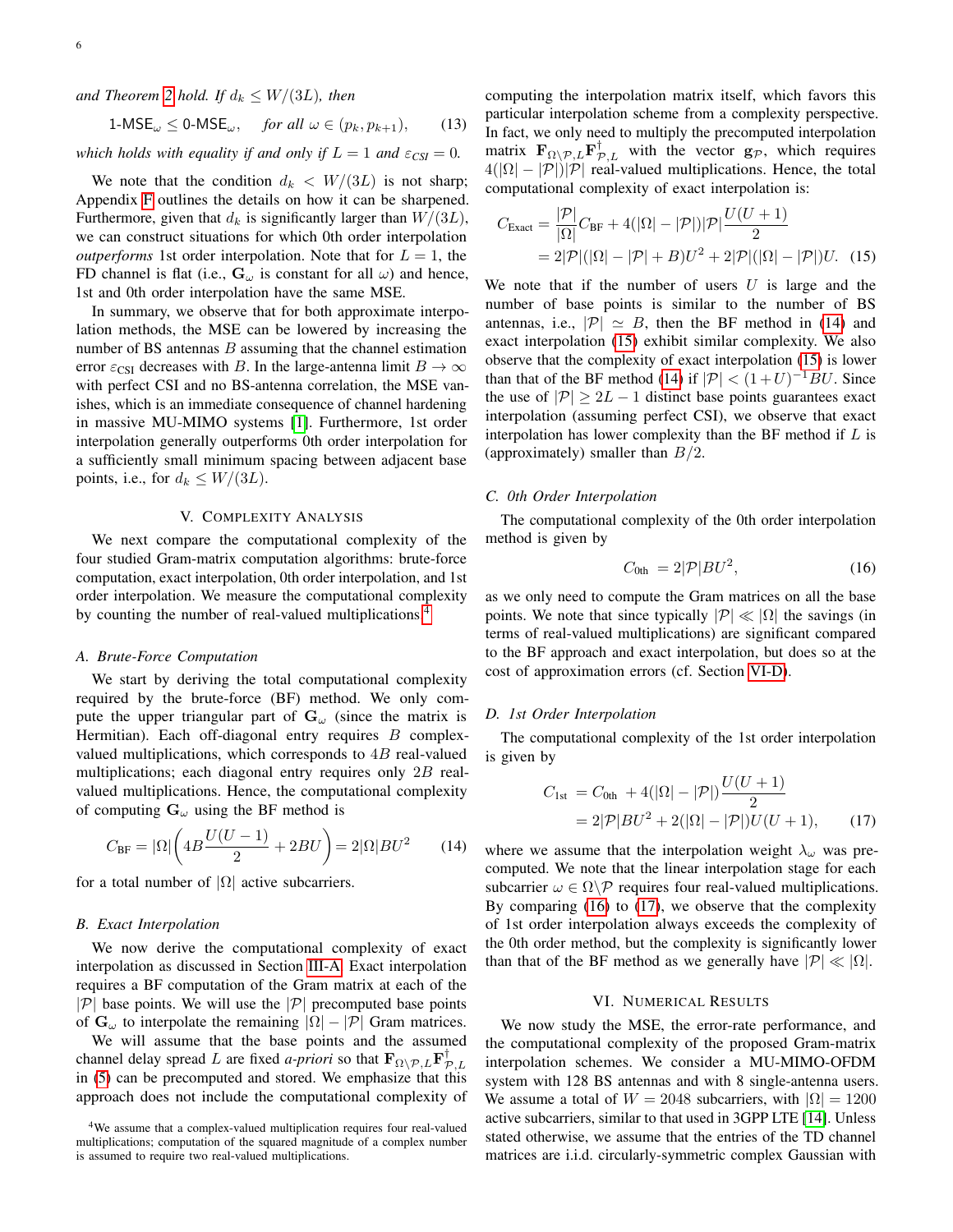variance  $1/(BL)$  and we consider 16-QAM transmission (with Gray mapping). We use a linear MMSE equalizer for data detection; see Section [II-C.](#page-2-1) For situations with imperfect CSI, we consider pilot-based maximum-likelihood (ML) channel estimation with a single orthogonal pilot sequence of length  $U$ with the same transmit power as for the data symbols.

# *A. Complexity Comparison*

We now assess the complexity of the various Gram-matrix computation methods in comparison to the overall complexity required for linear MMSE-based data detection, which includes Gram-matrix and matched-filter computation as well as matrix inversion for each active subcarrier. The results shown here are for a  $128 \times 8$  (the notation represents  $B \times U$ ) massive MU-OFDM-MIMO system with 1200 active subcarriers and a delay spread of  $L = 144$ .

Fig. [2](#page-6-1) compares the complexity of Gram matrix computation for four different methods, brute-force, exact, 0th-, and 1st-order interpolation methods for  $|\mathcal{P}|$  $\{0.25|\Omega|, 0.5|\Omega|, 0.75|\Omega|, |\Omega|\}.$  The solid part of the bar plot shows the complexity of Gram matrix computation; the fenced part corresponds to the remaining complexity required for data detection (including matched-filter computation and a matrix inversion for each active subcarrier). The percentage values indicate the relative complexity of Gram-matrix computation compared to the total complexity required for data detection. We assume a Cholesky-based implicit matrix inversion for detection [\[35\]](#page-11-6). As demonstrated in [\[26\]](#page-10-19), Gram matrix computation requires majority of the computational complexity, as it scales quadratically in the number of BS antennas.

We see that the exact interpolation method results in high complexity in the considered system (see Section [V-B](#page-5-8) for exact details when exact interpolation achieves lower complexity than a BF approach). We also see that the proposed 0th and 1st order approximation methods both achieve significant complexity reductions. For  $|\mathcal{P}| = 0.25|\Omega|$ , the proposed methods requires less than half the complexity of a BF approach. As we will show in Section [VI-C,](#page-6-0) the proposed approximate interpolation methods will exhibit similar error-rate performance as that the BF approach (see Figs. [4](#page-7-1) and [5\)](#page-7-2), but does so at fraction of the computational complexity.

#### *B. MSE of Approximate Interpolation*

Fig. [3](#page-6-2) compares the MSE of 0th and 1st order interpolation as proposed in Section [III-B.](#page-3-3) Note that the BF method and exact interpolation have an MSE of zero and hence, we exclude these results. We select two base points at subcarriers 500 and 600 and one target point at subcarrier 512, and compare the MSE for different numbers of BS antennas and under ideal and non-ideal scenarios. In the ideal scenario, we assume perfect CSI and no BS-antenna correlation, whereas in the non-ideal scenario we assume channel-estimation at  $SNR = 25$  dB across all subcarriers with the signal-to-noise ratio (SNR) defined by SNR =  $U/(B\sigma^2)$  and a BS-antenna correlation of  $\delta = 0.1$ . In order to assess the approximation error with respect to different channel delay spreads, we set  $L \in \{36, 72, 144\}$ . The resulting MSE is shown in Fig. [3.](#page-6-2) Note that the MSE for both 0th and



number of real-valued multiplications

number of real-valued multiplications

Fig. 2. We compare the complexity of various Gram matrix computation methods in comparison to the complexity of data detection for a  $128 \times 8$  MU-OFDM-MIMO system with  $|\Omega| = 1200$ ,  $L = 144$ , and four different sets of base-points  $|\mathcal{P}| = \{0.25|\Omega|, 0.5|\Omega|, 0.75|\Omega|, |\Omega|\}$ . The percentage values shown in the above bar plots show the relative percentage of Gram-matrix computation compared to the total complexity required for data detection.

<span id="page-6-1"></span>fraction of  $|\Omega|$  base-points



<span id="page-6-2"></span>Fig. 3. MSE of 0th and 1st order interpolation for an entry of  $G_{512}$ using two base points  $\mathbf{G}_{500}$  and  $\mathbf{G}_{600}$  for three different delay spreads  $L \in \{36, 72, 144\}$  for the ideal and non-ideal scenarios. The markers represent simulation results whereas the lines represent our approximation-error analysis. Evidently, our theory matches perfectly with the simulated values.

1st are independent of the entry (as predicted by Theorems [1](#page-4-0) and [2\)](#page-4-6); hence, we consider the average MSE across all entries.

We observe that the 1st order interpolation method achieves a lower MSE than that given by 0th order interpolation, where the performance gap increases with larger delay spreads L. This observation is caused by the fact that for small delay spreads L, the channel is more smooth across subcarriers. For larger delay spreads L, 1st order interpolation captures the faster-changing behavior of the Gram matrix, whereas the 0th order interpolation ignores such changes. We also see that the MSE degrades in the non-ideal scenario, even if we increase the number of BS antennas; this behavior is reflected in our analytical results. Finally, we see that the simulated MSE matches perfectly our theoretical results in Theorems [1](#page-4-0) and [2.](#page-4-6)

#### <span id="page-6-0"></span>*C. Error-rate Performance*

We now compare the error-rate performance of the proposed Gram-matrix computation schemes. We simulate the bit-error rate (BER) for a MU-MIMO-OFDM system for a different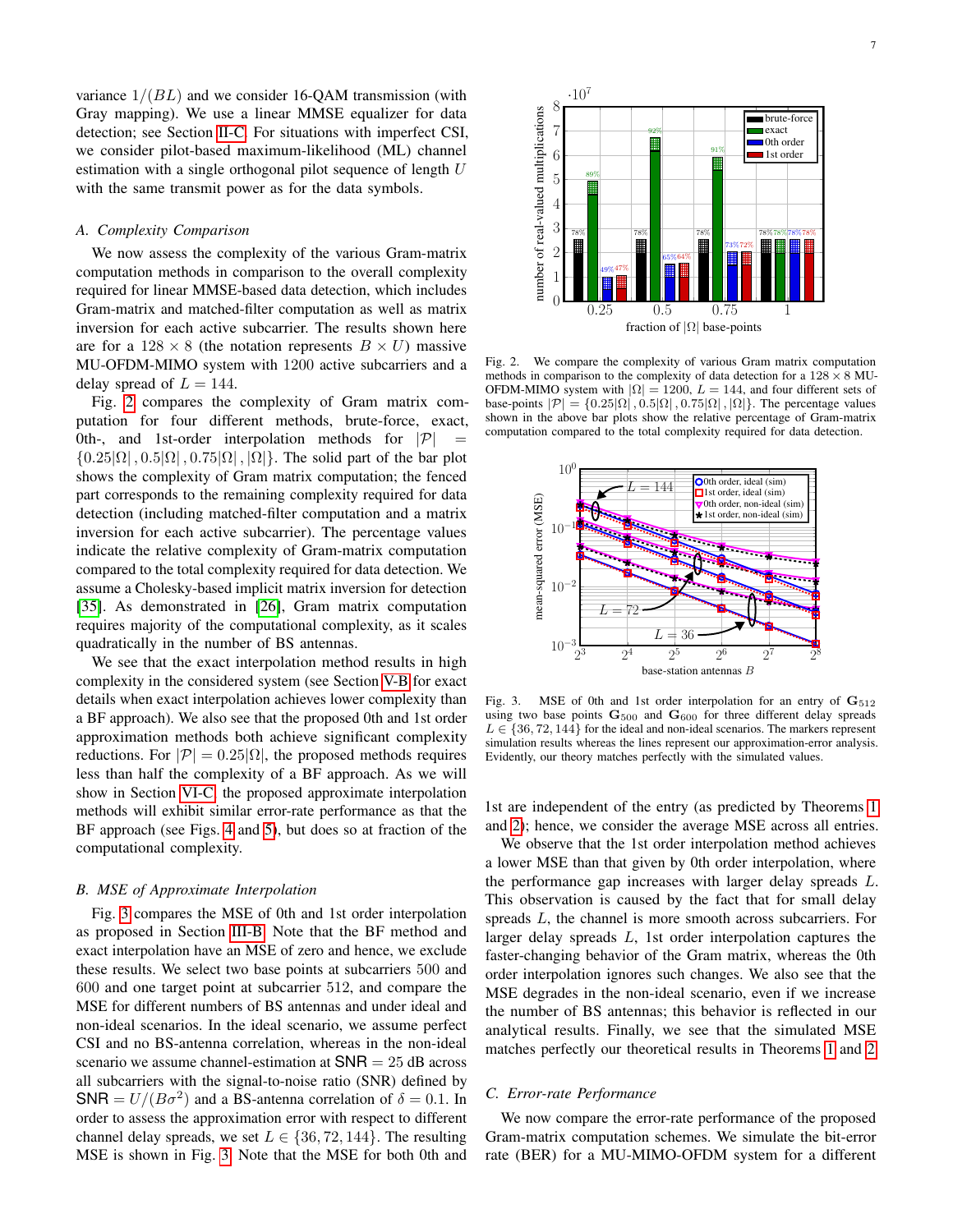<span id="page-7-3"></span>

Fig. 4. Uncoded bit error-rate (BER) comparison in a 128 BS antenna, 8 (single-antenna) user, wideband massive MU-MIMO-OFDM system. The values next to the legend entries correspond to the number of base points  $|\mathcal{P}|$ . The proposed approximate interpolation schemes (0th and 1st order interpolation) outperform exact interpolation for scenarios with imperfect CSI and approach the performance of the exact brute-force method for a small number of base points.

number of base-points  $|\mathcal{P}|$  and for perfect as well as imperfect CSI. We also investigate the impact of a more realistic channel model. For all results, we simulate three different numbers of base-points  $|\mathcal{P}| = L/4$ ,  $|\mathcal{P}| = 2L - 1$ , and  $|\mathcal{P}| = 4L$ , and select equally-spaced base points. Figures [4\(a\)](#page-7-3) and [4\(b\)](#page-7-4) show BER simulation results for an i.i.d. Rayleigh fading scenario with perfect and imperfect CSI, respectively. Figure [4\(c\)](#page-7-5) shows BER simulation results for the QuaDRiGa channel model<sup>[5](#page-7-6)</sup> with imperfect CSI [\[36\]](#page-11-7). We note that QuaDRiGa channel model includes a path-loss model for each user.

Figure [4\(a\)](#page-7-3) shows that exact interpolation for  $|\mathcal{P}| \ge 2L - 1$ base points provides identical results as the BF method (up to machine precision) for a system with perfect CSI. For  $|\mathcal{P}| =$  $L/4$  base points, the proposed 0th and 1st order interpolation exhibit an error floor; this performance loss can be mitigated substantially by increasing the number of base points to  $|\mathcal{P}| =$  $2L - 1$ . By setting  $|\mathcal{P}| = 4L < 0.5|\Omega|$ , the both the 0th and 1st order interpolation methods exhibit virtually no BER performance loss.

Figure [4\(b\)](#page-7-4) shows the situation for imperfect CSI (with channel estimation). We observe that the performance of the BF method and that of exact interpolation are no longer equal. In fact, for  $|\mathcal{P}| = 2L - 1$  and  $|\mathcal{P}| = 4L$  base points, exact interpolation exhibits a significant error floor. The reason is due to the fact that the interpolation matrix is ill-conditioned, which results in significant noise enhancement artifacts. Although the error floor is decreased for  $|\mathcal{P}| = 4L$ , a floor remains at  $10^{-3}$ BER. In contrast, the error floor of 0th order and 1st order interpolation for  $|\mathcal{P}| = 2L - 1$  and  $|\mathcal{P}| = 4L$  base points is well-below  $10^{-4}$  BER and hence, the proposed approximate interpolation schemes are more resilient to scenarios with imperfect CSI than exact interpolation.

Figure [4\(c\)](#page-7-5) shows the BER performance for the QuaDRiGa channel model with imperfect CSI. We observe that all considered interpolation methods achieve a lower error floor than that given in Fig. [4\(b\)](#page-7-4) for  $|\mathcal{P}| = L/4$ ; this is due to the fact that the effective delay spread for the considered channel

<span id="page-7-5"></span><span id="page-7-4"></span><span id="page-7-1"></span>

<span id="page-7-2"></span>Fig. 5. Trade-off between SNR performance and computational complexity for 0th and 1st order interpolation in an i.i.d. Rayleigh fading channel with imperfect CSI. Both approximate interpolation methods approach the performance of an exact brute-force approach at a fraction of the complexity.

is smaller than  $L = 144$  (which is assumed in the algorithms). Once again, we observe a BER floor of exact interpolation for all considered numbers of base points. In summary, the proposed approximate interpolation methods are more robust in practical scenarios than the exact interpolation method.

#### <span id="page-7-0"></span>*D. Performance/Complexity Trade-off*

We now investigate the BER performance vs. computational complexity trade-off for the proposed approximate interpolation methods with imperfect CSI. We use the complexity  $C_{BF}$  of the BF method in [\(14\)](#page-5-4) as our baseline, and we compare it to that of the proposed 0th and 1st order interpolation methods in [\(16\)](#page-5-6) and [\(17\)](#page-5-7), respectively. We vary the number of base points  $|\mathcal{P}|$ from  $L$  to  $D$  and simulate the minimum SNR required for the linear MMSE equalizer to achieve  $10^{-3}$  BER.

Figure [5](#page-7-2) shows the trade-off results for 0th and 1st order interpolation. For a fixed fraction of the complexity of  $C_{\text{BF}}$ , we observe that the 1st order interpolation method always outperforms the 0th order interpolation method. Hence, Fig. [5](#page-7-2) clearly reveals that the additional complexity required by linear interpolation is beneficial when jointly considering performance and complexity. In addition, we see that the 1st

<span id="page-7-6"></span><sup>5</sup>We simulate a square antenna array with a non-line-of-sight scenario with a 2 GHz carrier frequency, 20 MHz bandwidth, and 200 m distance between BS antenna and the users. Our algorithms assume  $L = 144$  but the true delay spread is slightly smaller.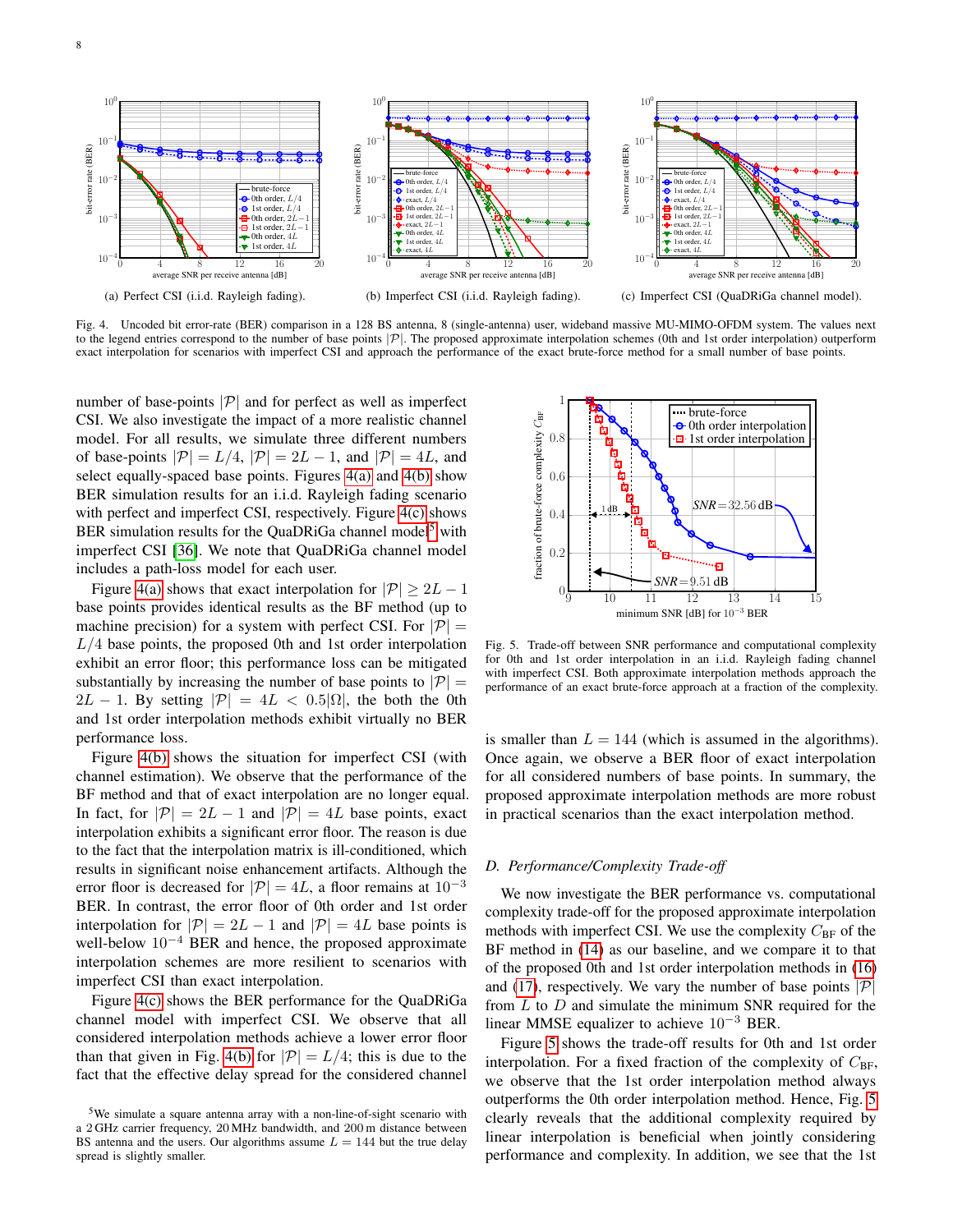## VII. CONCLUSIONS

<span id="page-8-0"></span>We have studied the performance of exact and approximate interpolation-based Gram matrix computation for wideband massive MU-MIMO-OFDM systems. Instead of performing a brute-force (BF) computation of the Gram matrix for all subcarriers or using exact interpolation schemes, we have proposed two simple, yet efficient approximate interpolation methods. We have demonstrated that channel hardening in massive MU-MIMO enables the proposed 0th and 1st order interpolation schemes to perform close to that of an exact BF computation at only a fraction of the computational complexity. In addition, the proposed approximate interpolation methods are more robust to channel-estimation errors and receive-side antenna correlation than exact interpolation methods.

There are many avenues for future work. We expect the use of higher-order approximate Gram-matrix interpolation schemes to perform better at an increase in complexity. An analysis of such methods is left for future work. Our results also indicate that the broad range of existing exact interpolation schemes for small-scale, point-to-point MIMO systems, e.g., matrix inversion and QR decomposition [\[15\]](#page-10-12), [\[16\]](#page-10-22) can be made more robust and less complex in massive MU-MIMO systems if combined with approximate, low-order interpolation schemes. In fact, the recent result in [\[31\]](#page-11-2) for approximate interpolation of matrix inversion demonstrates this claim in a massive MU-MIMO scenario via simulations. In addition, a performance analysis of the proposed or other approximate interpolation methods in more realistic systems that suffer from frequency, timing offset, and a more realistic model for receive-side correlation is left for future work.

#### ACKNOWLEDGMENTS

The authors would like to thank M. Wu and C. Dick from Xilinx, Inc. for insightful discussions on interpolation-based matrix computations. The authors would also like to thank the anonymous reviewers for their suggestions. The work of C. Jeon and C. Studer was supported in part by Xilinx Inc., and by the US National Science Foundation (NSF) under grants ECCS-1408006, CCF-1535897, CAREER CCF-1652065, CNS-1717559, and EECS-1824379.

# <span id="page-8-1"></span>APPENDIX A PROOF OF LEMMA [1](#page-2-8)

Since all of the possible values in the exponent of [\(4\)](#page-2-5), i.e.,  $\ell - \ell'$ , are integers ranging from  $-(L - 1)$  to  $L - 1$ , the Gram matrix  $G_{\omega}$  in [\(4\)](#page-2-5) is a polynomial with degree no larger than  $2L - 1$ . Consequently, the Gram matrices  $G_{\omega}$  in [\(4\)](#page-2-5) for all subcarriers  $\omega = 0, \ldots, W$  are fully determined from  $2L - 1$ distinct and non-zero Gram-matrix base-points.

# <span id="page-8-2"></span>APPENDIX B

# PROOF OF LEMMA [2](#page-3-6)

Evidently, [\(9\)](#page-3-4) is non-negative, i.e.,  $f_L(\phi) \geq 0$ . To show that  $f_L(\phi) \leq 1$ , we use the fact that the Fejér kernel  $Lf_L(\phi) =$ 

 $L^{-1} \frac{1-\cos(L\phi)}{1-\cos(\phi)}$  is upper bounded by L [\[34,](#page-11-5) Eq. 1.2.24]. Now, we show that  $f_L(\phi)$  is monotonically decreasing in  $\phi \in [0, 2\pi/L]$ for  $L > 1$ . We start by defining an auxiliary function  $g(\phi) =$  $\sin(L\phi/2)/\sin(\phi/2)$ , so that  $f_L(\phi) = g_L^2(\phi)/L^2$ . For  $L > 1$ ,  $\phi \in (\pi/L, 2\pi/L]$ ,  $\sin(L\phi/2)$  and  $\sin(\phi/2)$  are monotonically decreasing and increasing respectively, and hence,  $g(\phi)$  and  $f_L(\phi)$ , are monotonically decreasing. For  $\phi \in [0, \pi/L]$ , the derivative of  $g(\phi)$  with respect to  $\phi$  is given by:

$$
\frac{\mathrm{d}g(\phi)}{\mathrm{d}\phi} = \frac{(L\cos(L\phi/2)\sin(\phi/2) - \cos(\phi/2)\sin(L\phi/2))}{2\sin^2(\phi/2)},
$$

and we have that

$$
\frac{L\cos(L\phi/2)\sin(\phi/2)}{\cos(\phi/2)\sin(L\phi/2)} = \frac{L\tan(\phi/2)}{\tan(L\phi/2)} < 1.
$$

Hence,  $g'(\phi) < 0$ , and therefore,  $f_L(\phi)$  is monotonically decreasing in  $\phi \in [0, 2\pi/L]$ .

# <span id="page-8-4"></span><span id="page-8-3"></span>APPENDIX C PROOF OF THEOREM [1](#page-4-0)

Suppose we use  $\mathbf{G}_{p_k}$  at base point  $p_k$  to approximate  $\mathbf{G}_w$  at the target subcarrier index  $\omega$ . Hence, the MSE in [\(8\)](#page-3-7) is given by the following expression:

<span id="page-8-5"></span>
$$
0\text{-MSE}_{\omega}^{(m,n)} = \mathbb{E}\bigg[\big|\big[\widetilde{\mathbf{G}}_{\omega}\big]_{m,n} - \big[\mathbf{G}_{\omega}\big]_{m,n}\big|^2\bigg].\qquad(18)
$$

We will obtain an analytical expression for [\(18\)](#page-8-4) with imperfect CSI and the BS-antenna correlation model introduced in [\(3\)](#page-2-4) and [\(2\)](#page-2-7), respectively. We start with expressing the channel matrix  $\mathbf{H}_{\omega}$  from [\(3\)](#page-2-4) as

$$
\mathbf{H}_{\omega} \stackrel{(a)}{=} \sum_{\ell=0}^{W-1} \left( \widehat{\mathbf{H}}_{\ell} \mathbb{I}(\ell < L) + \frac{\sigma}{\sqrt{W}} \widetilde{\mathbf{E}}_{\ell} \right) \exp\left( -\frac{j2\pi\omega\ell}{W} \right),\tag{19}
$$

where  $(a)$  follows from noting that the DFT is orthogonal (with normalization constant) with each entries of  $\tilde{\mathbf{E}}_{\ell}$  distributed  $\mathcal{CN}(0, 1)$ . Hence, the TD channel matrix under imperfect CSI is given as  $\widehat{\mathbf{H}}_{\ell}^{\sigma} = \widehat{\mathbf{H}}_{\ell} \mathbb{I}(\ell < L) + \frac{\sigma}{\sqrt{W}} \widetilde{\mathbf{E}}_{\ell}.$ 

Now, use the correlation model introduced in [\(2\)](#page-2-7). We note that the  $B \times B$  BS correlation matrix  $\mathbf{R} = (1 - \delta) \mathbf{I}_B + \delta \mathbf{1}_B$  can be expressed by  $(\alpha I_B + \beta I_B)^2 = \mathbf{R}$  where  $\alpha = \sqrt{1-\delta}$ , and  $\beta = \frac{1}{B}(\sqrt{1 + (B - 1)\delta} - \alpha)$ . Since the matrix  $(\alpha I_B + \beta I_B)$ is symmetric, we note that the  $\mathbf{H}_{\ell}$  is expressed as  $\mathbf{H}_{\ell} =$  $(\alpha \mathbf{I}_B + \beta \mathbf{1}_B) \hat{\mathbf{H}}_{\ell}^{\text{uncor}}$  so that

<span id="page-8-6"></span>
$$
[\widehat{\mathbf{H}}_{\ell}]_{m,n} = \alpha [\widehat{\mathbf{H}}_{\ell}^{\text{uncor}}]_{m,n} + \beta \sum_{b=1}^{B} [\widehat{\mathbf{H}}_{\ell}^{\text{uncor}}]_{b,n} \qquad (20)
$$

For our derivation of the MSE, we will utilize the following auxiliary function:

$$
R_{\ell\ell'} = \exp\left(j\frac{2\pi p_k}{W}(\ell - \ell')\right) - \exp\left(j\frac{2\pi\omega}{W}(\ell - \ell')\right). (21)
$$

By substituting  $R_{\ell\ell'}$  into  $[\tilde{\mathbf{G}}_{\omega}]_{m,n}-[\mathbf{G}_{\omega}]_{m,n}$  in [\(18\)](#page-8-4), we obtain the following expression for the 0th order MSE:

$$
0\text{-MSE}_{\omega}^{(m,n)} = \mathbb{E}\bigg[\bigg|\sum_{\ell,\ell'=0}^{W-1}\sum_{b=1}^{B} [\widehat{\mathbf{H}}_{\ell}^{\sigma}]_{b,m}^{*} [\widehat{\mathbf{H}}_{\ell'}^{\sigma}]_{b,n} R_{\ell\ell'}\bigg|^{2}\bigg]
$$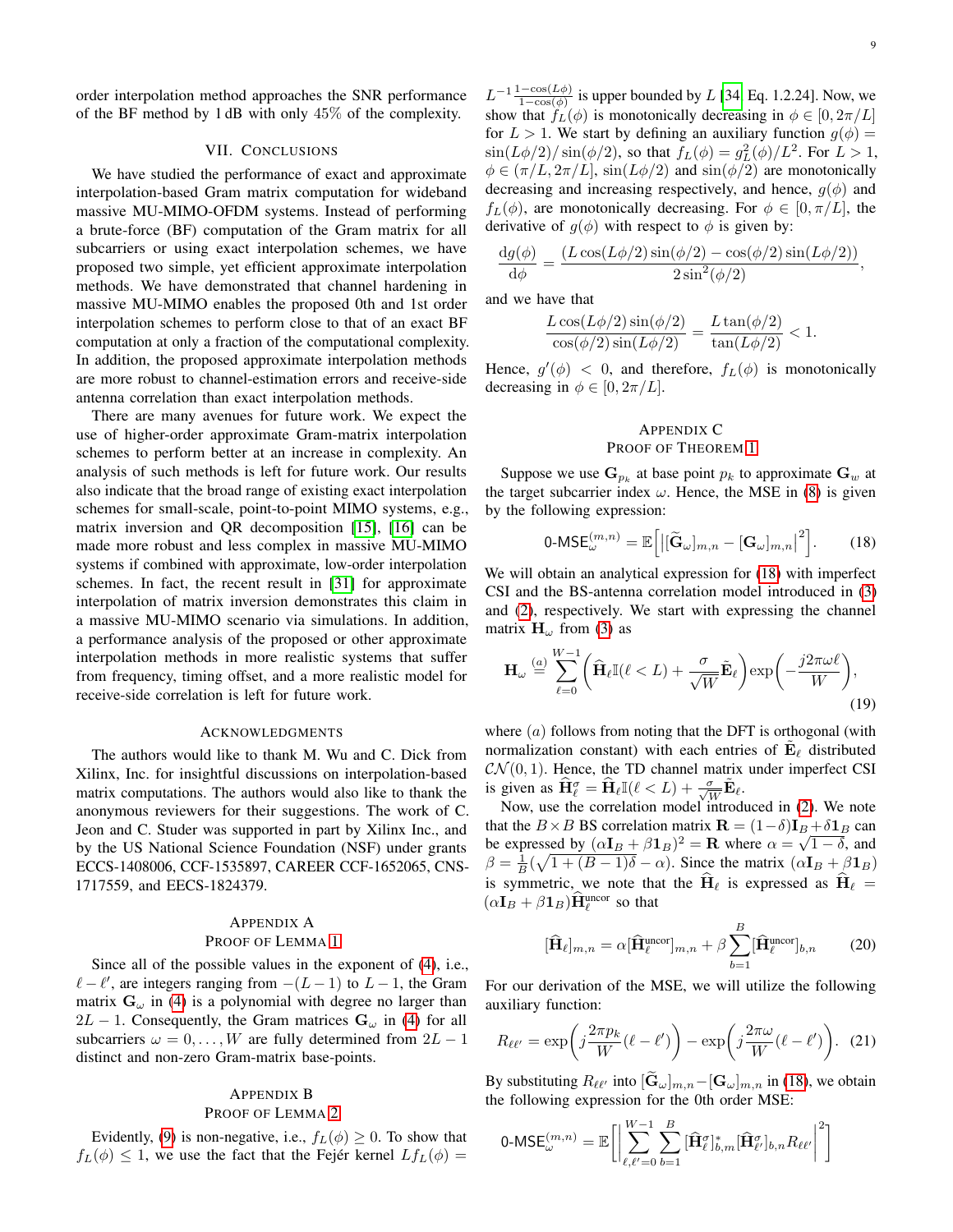$$
= \sum_{\ell_1,\ell_2=0}^{W-1} \sum_{\ell_3,\ell_4=0}^{W-1} \sum_{b_1,b_2=1}^{B} \left( R_{\ell_1\ell_2}^* R_{\ell_3\ell_4} \right)
$$

$$
\mathbb{E}\left[ [\widehat{\mathbf{H}}_{\ell_1}^{\sigma}]_{b_1,m} [\widehat{\mathbf{H}}_{\ell_2}^{\sigma}]_{b_1,n}^* [\widehat{\mathbf{H}}_{\ell_3}^{\sigma}]_{b_2,m}^* [\widehat{\mathbf{H}}_{\ell_4}^{\sigma}]_{b_2,n} \right]
$$

$$
\stackrel{(a)}{=} \sum_{\ell_1,\ell_2=0}^{W-1} |R_{\ell_1\ell_2}|^2
$$

$$
\sum_{\ell_1 \neq \ell_2}^{B} \mathbb{E}\left[ [\widehat{\mathbf{H}}_{\ell_1}^{\sigma}]_{b_2,m}^* [\widehat{\mathbf{H}}_{\ell_1}^{\sigma}]_{b_1,m}^* [\widehat{\mathbf{H}}_{\ell_2}^{\sigma}]_{b_1,n}^* [\widehat{\mathbf{H}}_{\ell_2}^{\sigma}]_{b_2,n} \right] \quad (22)
$$

where (a) follows from  $R_{\ell_1 \ell_2} = 0$  if  $\ell_1 = \ell_2$ , and independence and the zero-mean assumption on the TD channel for  $\ell_1 \neq \ell_2$ , which enforces  $\ell_1 = \ell_3$  and  $\ell_2 = \ell_4$  for [\(22\)](#page-9-3). By inspection of [\(22\)](#page-9-3), we observe that 0-MSE $_{\omega}^{(m,n)}$  is independent of m and n and thus, the MSE of the off-diagonal and diagonal entries are equal. We simplify [\(22\)](#page-9-3) for imperfect CSI and the BS-antenna correlation model. We first note that

$$
\mathbb{E}\big[\big[\hat{\mathbf{H}}_{\ell_1}^{\sigma}\big]_{b_2,m}^{*}\big[\hat{\mathbf{H}}_{\ell_1}^{\sigma}\big]_{b_1,m}\big] = \frac{\sigma^2}{W}\mathbb{I}(b_1 = b_2) \n+ \frac{1}{BL}(\alpha^2 \mathbb{I}(b_1 = b_2) + 2\alpha\beta + \beta^2 B)\mathbb{I}(\ell_1 < L) \n= \frac{\sigma^2}{W}\mathbb{I}(b_1 = b_2) + \frac{1}{BL}(\alpha^2 \mathbb{I}(b_1 = b_2) + \delta)\mathbb{I}(\ell_1 < L),
$$

where the last step is obtained by noting that  $2\alpha\beta + \beta^2 B = \delta$ . Therefore, the inner sum is evaluated by

$$
\sum_{b_1, b_2=1}^{B} \mathbb{E}\left[ [\widehat{\mathbf{H}}_{\ell_1}^{\sigma}]_{b_2, m}^* [\widehat{\mathbf{H}}_{\ell_1}^{\sigma}]_{b_1, m} \right] \mathbb{E}\left[ [\widehat{\mathbf{H}}_{\ell_2}^{\sigma}]_{b_1, n}^* [\widehat{\mathbf{H}}_{\ell_2}^{\sigma}]_{b_2, n} \right]
$$
\n
$$
= \frac{B\sigma^4}{W^2} + \frac{\sigma^2}{LW} (\alpha^2 + \delta) (\mathbb{I}(\ell_1 < L) + \mathbb{I}(\ell_2 < L))
$$
\n
$$
+ \frac{1}{BL^2} (\alpha^2 (\alpha^2 + 2\delta) + B\delta^2) \mathbb{I}(\ell_1 < L) \mathbb{I}(\ell_2 < L). \tag{23}
$$

Now, we simplify [\(22\)](#page-9-3) using the results from [\(23\)](#page-9-4) with the fact that  $\alpha = \sqrt{1-\delta}$  and  $\sum_{\ell_1=0}^{W-1} |R_{\ell_1\ell_2}|^2 = 2W$  so that  $\sum_{\ell_1,\ell_2=0}^{W-1} |R_{\ell_1\ell_2}|^2 = 2W^2$ . Hence,

$$
0\text{-MSE}_{\omega}^{(m,n)} = 2B\sigma^4 + 4\sigma^2 + \frac{1 + \delta^2(B-1)}{BL^2} \sum_{\substack{\ell_1,\ell_2=0\\ \ell_1 \neq \ell_2}}^{L-1} |R_{\ell_1\ell_2}|^2
$$
  
= 
$$
2B\sigma^4 + 4\sigma^2 + \frac{2(1 + \delta^2(B-1))}{B} \left(1 - \sum_{\ell=0}^{L-1} \sum_{\Delta\ell=-\ell}^{\ell} \frac{e^{j\theta\Delta\ell}}{L^2}\right)
$$
  

$$
\stackrel{(a)}{=} 2\sigma^2(2 + B\sigma^2) + \frac{2}{B}(1 + \delta^2(B-1))(1 - f_L(\theta)),
$$

where  $(a)$  comes from the definition of Fejér kernel [\[34\]](#page-11-5). Note that we defined the shorthand variable  $\theta = \frac{2\pi}{W}(p_k - \omega)$ .

The proof can be generalized to per-UE large-scale fading by expressing the channel matrix as  $\overline{H}_{\omega} = H_{\omega}D$ , where  $H_{\omega}$  was defined in [\(19\)](#page-8-5) and the diagonal matrix D contains the largescale fading coefficients for the UEs on the main diagonal. In addition, the proof can be generalized to receive-side correlation matrices R by rewriting  $\hat{H}_{\ell}$  in [\(20\)](#page-8-6) with  $\hat{H}_{\ell} = \sqrt{R}\hat{H}_{\ell}^{\text{uncor}}$ . A corresponding analysis is left for future work.

# <span id="page-9-0"></span>APPENDIX D PROOF OF COROLLARY [2](#page-4-3)

Since  $f_L(\phi)$  is non-negative, it is obvious that  $\max_{\omega \in \Omega} \{0\text{-MSE}_{\omega}\}\ \leq \ \varepsilon_{\text{CSI}} + 2(1+\varepsilon_{\text{cor}})/B$  for all  $\omega \in \Omega$ . The equality is satisfied if  $(p - \omega)/W = b/L$  for some integer  $b > 0$  so that  $f_L(\frac{2\pi}{W}(p - \omega)) = f_L(\frac{b2\pi}{L}) = 0$ . We note that this can only happen if  $d_{\text{max}} \geq W/L$ , where  $d_{\text{max}}$ is the maximum distance between any target subcarrier  $\omega$ point and its nearest base point; this is due to the fact that  $\frac{2\pi}{W}(p-\omega) \leq \frac{2\pi}{W}d_{\max} < \frac{2\pi}{L}.$ 

<span id="page-9-3"></span>Assume  $d_{\text{max}} < W/L$ . Then, by Lemma [2,](#page-3-6) the maximum MSE of 0th order interpolation is given by:

$$
\max_{\omega \in \Omega} \{ 0\text{-MSE}_{\omega} \}
$$
\n
$$
= \varepsilon_{\text{CSI}} + \frac{2}{B} (1 + \varepsilon_{\text{cor}}) \left( 1 - \min_{\omega \in \Omega \setminus \mathcal{P}} f_L \left( \frac{2\pi}{W} (p_k - \omega) \right) \right)
$$
\n
$$
= \varepsilon_{\text{CSI}} + \frac{2}{B} (1 + \varepsilon_{\text{cor}}) \left( 1 - f_L \left( \frac{2\pi}{W} d_{\text{max}} \right) \right).
$$

# <span id="page-9-1"></span>APPENDIX E PROOF OF THEOREM [2](#page-4-6)

The proof is similar to that of Theorem [1](#page-4-0) in Appendix [C.](#page-8-3) We start by defining the following auxiliary function

$$
Q_{\ell\ell'} = \lambda_{\omega} \exp\left(j\frac{2\pi p_k}{W}\Delta\ell\right) + (1 - \lambda_{\omega}) \exp\left(j\frac{2\pi p_{k+1}}{W}\Delta\ell\right) - \exp\left(j\frac{2\pi\omega}{W}\Delta\ell\right),
$$

<span id="page-9-4"></span>where we introduced the variable  $\Delta \ell = \ell - \ell'$ . The result is obtained by substituting  $Q_{\ell\ell'}$  in place of  $R_{\ell\ell'}$  at [\(22\)](#page-9-3) in Appendix [C.](#page-8-3) Note that  $\sum_{\ell_1=0}^{W-1} |Q_{\ell_1\ell_2}|^2 = 2(1-\lambda_\omega(1-\lambda_\omega))W$ which shows that  $\sum_{\ell_1,\ell_2=0}^{W-1} |Q_{\ell_1\ell_2}|^2 = 2(1 - \lambda_\omega(1 - \lambda_\omega))W^2$ .

# <span id="page-9-2"></span>APPENDIX F PROOF OF COROLLARY [3](#page-5-2)

Without loss of generality, we will assume that the target subcarrier index  $\omega$  is closer to  $p_{k+1}$  so that  $\lambda_{\omega} \in [0, 0.5]$ . We will assume that  $p_k < \omega < p_{k+1}$  so that  $d_k = p_{k+1} - p_k >$ 0. Using the results from Appendix [C](#page-8-3) and Appendix [E,](#page-9-1) the difference of 1-MSE<sub> $\omega$ </sub> and 0-MSE<sub> $\omega$ </sub> is given by:

$$
1\text{-MSE}_{\omega} - 0\text{-MSE}_{\omega} = -\varepsilon_{\text{CSI}}\lambda_{\omega}(1 - \lambda_{\omega}))
$$

$$
+ \frac{1 + \varepsilon_{\text{cor}}}{BL^2} \sum_{\ell_1, \ell_2 = 0}^{L-1} (|Q_{\ell_1 \ell_2}|^2 - |R_{\ell_1 \ell_2}|^2).
$$

Without loss of generality, we assume that  $\ell_1 - \ell_2 > 0$  since  $|Q_{\ell_1\ell_2}|^2 - |R_{\ell_1\ell_2}|^2$  is even and is 0 if  $\ell_1 = \ell_2$ . We simplify the term  $|Q_{\ell_1\ell_2}|^2 - |R_{\ell_1\ell_2}|^2$  by denoting  $\phi = \theta(\ell_1 - \ell_2) > \theta$ , where  $\theta = \frac{2\pi}{W} \overline{d}_k$  and expand the expression  $|Q_{\ell_1 \ell_2}|^2 - |R_{\ell_1 \ell_2}|^2$ as follows:

<span id="page-9-5"></span>
$$
|Q_{\ell_1\ell_2}|^2 - |R_{\ell_1\ell_2}|^2 \stackrel{(a)}{=} 2\lambda_\omega ((1 - \lambda_\omega)(\cos(\phi) - 1)
$$
  
–  $(\cos((1 - \lambda_\omega)\phi) - \cos(\lambda_\omega\phi)))$   
 $\stackrel{(b)}{=} 2\lambda_\omega \sin(\phi/2)(\sin((1 - 2\lambda_\omega)\phi/2) - (1 - \lambda_\omega)\sin(\phi/2)).$  (24)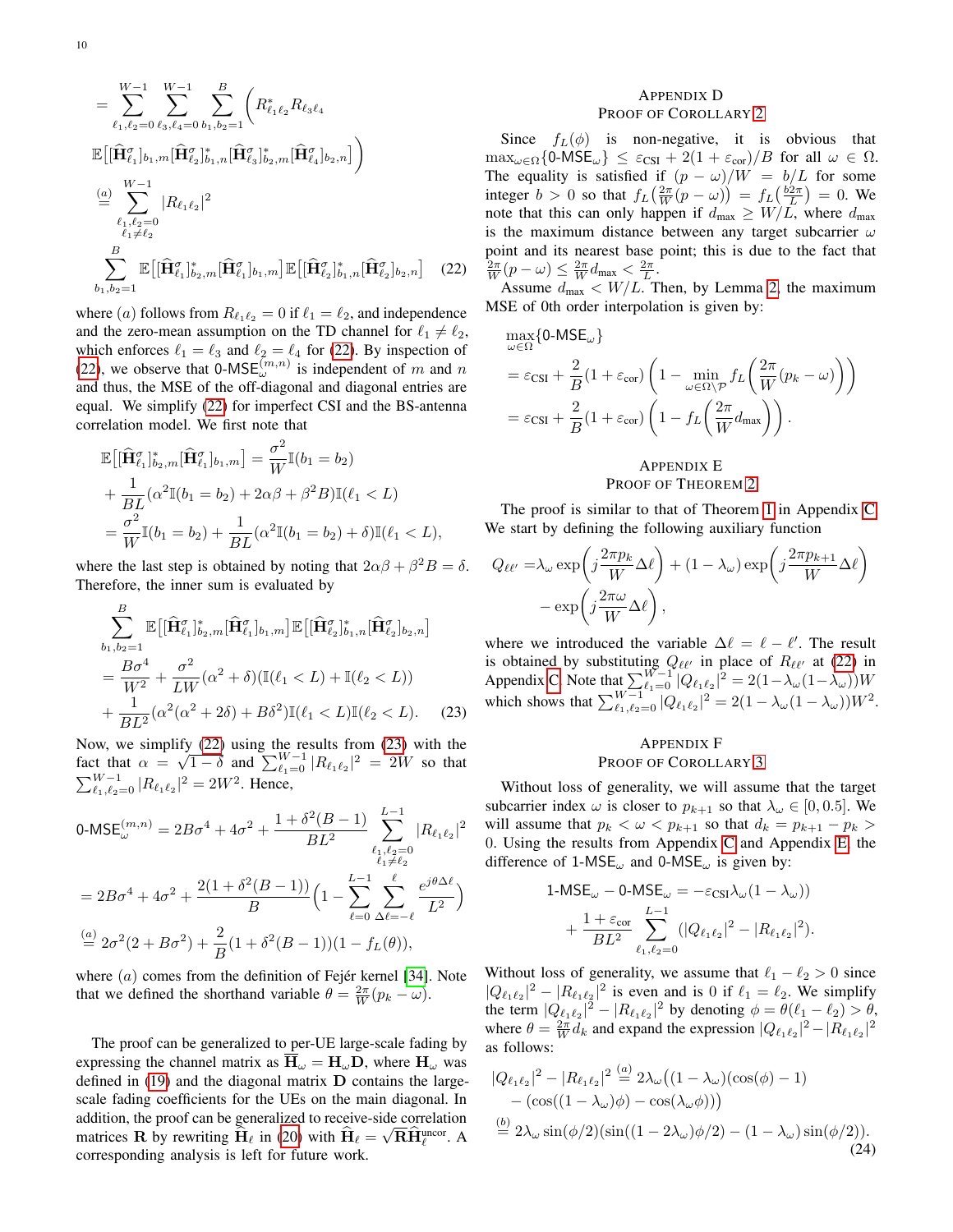Here, (*a*) follows from the definition of  $Q_{\ell_1\ell_2}$  and  $R_{\ell_1\ell_2}$  and (*b*) is a results from simplifying the expression  $\cos((1 - \lambda_{\omega})\phi)$  –  $\cos(\lambda_{\omega}\phi)$ ) =  $-2\sin((1-2\lambda_{\omega})\phi/2)\sin(\phi/2)$ .

We first note that since  $\varepsilon_{\text{CSI}} = 2\sigma^2(2 + B\sigma^2) \ge 0$  and by [\(24\)](#page-9-5), 1-MSE<sub> $\omega$ </sub> = 0-MSE<sub> $\omega$ </sub> if  $\varepsilon_{\text{CSI}} = 0$ , and  $L = 1$  or  $\lambda_{\omega} = 0$ . This behavior can be explained intuitively because when  $\varepsilon_{\text{CSI}} = 0$  and  $L = 1$ , then the channel is flat across all subcarriers, and hence  $1\text{-MSE}_{\omega} = 0\text{-MSE}_{\omega}$ 

Hence, we now show that  $1\text{-MSE}_{\omega} < 0\text{-MSE}_{\omega}$  for  $L > 1$ and  $\lambda_{\omega} \neq 0$  by showing that  $|Q_{\ell_1 \ell_2}|^2 - |R_{\ell_1 \ell_2}|^2 < 0$ . First note that  $\ell_1 - \ell_2 < L$  and if  $d_k < W/(3L)$ , then  $\theta < \phi <$  $L\theta = \frac{2\pi}{W} L d_k < \frac{2\pi}{3}$ . Hence,  $\sin(\phi/2) > 0$ . Therefore, showing that [\(24\)](#page-9-5) is negative is equivalent to:

$$
g(\lambda_{\omega}) = \frac{\sin((1 - 2\lambda_{\omega})\phi/2)}{1 - \lambda_{\omega}} < \sin(\phi/2). \tag{25}
$$

We now prove [\(25\)](#page-10-23) by noting that  $g(\lambda_\omega) = \sin(\phi/2)$  if  $\lambda_\omega = 0$ and  $g'(\lambda_{\omega}) < 0$  for all  $\lambda_{\omega} \in (0, 0.5]$  so  $g(\lambda_{\omega})$  is monotonically decreasing in  $(0, 0.5]$ . The proof is straightforward by:

$$
g'(\lambda_{\omega}) = \frac{-\phi \cos((1 - 2\lambda_{\omega})\phi/2)}{1 - \lambda_{\omega}} + \frac{\sin((1 - 2\lambda_{\omega})\phi/2)}{(1 - \lambda_{\omega})^2},
$$
\n(26)

and, hence,  $g'(\lambda_{\omega}) < 0$  in [\(26\)](#page-10-24) can be expressed as:

$$
\tan((1-2\lambda_{\omega})\phi/2) < (1-\lambda_{\omega})\phi. \tag{27}
$$

To show [\(27\)](#page-10-25), we introduce the shorthand notation  $\gamma =$  $1 - 2\lambda_{\omega} \in [0, 1)$ . With the new notation  $\gamma$ , the proof is straightforward by:

$$
\tan((1 - 2\lambda_{\omega})\phi/2) \stackrel{(a)}{\leq} \gamma \tan(\phi/2) \stackrel{(b)}{\leq} \gamma \phi < (\gamma + \lambda_{\omega})\phi
$$

$$
= (1 - \lambda_{\omega})\phi,
$$

where (a) follows from the convexity of  $tan(x)$  in  $x \in [0, \pi/2)$ and (b) follows from  $tan(\phi/2) < \phi$  for all  $\phi \in (0, 2\pi/3]$ . Since  $g'(\lambda_\omega) < 0$  for all  $\lambda_\omega \in (0, 0.5]$ ,  $g(\lambda_\omega)$  is monotonically decreasing and thus, from [\(24\)](#page-9-5), it follows that  $|Q_{\ell_1\ell_2}|^2$  –  $|R_{\ell_1\ell_2}|^2 < 0$  for  $L > 1$ .

We conclude by noting that a sharper upper bound on  $d_k$  can be obtained by directly computing the bounds for 1-MSE<sub> $\omega$ </sub> − 0-MSE $\omega$ , i.e.,

$$
1\text{-MSE}_{\omega} - 0\text{-MSE}_{\omega} = -\varepsilon_{\text{CSI}}\lambda_{\omega}(1 - \lambda_{\omega})) + \frac{2\lambda_{\omega}(1 + \varepsilon_{\text{cor}})}{B}
$$

$$
\times \left(f_L(\lambda_{\omega}\theta) - f_L((1 - \lambda_{\omega})\theta) - (1 - \lambda_{\omega})(1 - f_L(\theta))\right) < 0,
$$

for all  $\lambda_{\omega} \in (0, 0.5]$ , but we leave an analysis of such refined bounds for future work.

#### **REFERENCES**

- <span id="page-10-0"></span>[1] E. Larsson, O. Edfors, F. Tufvesson, and T. Marzetta, "Massive MIMO for next generation wireless systems," *IEEE Commun. Mag.*, vol. 52, no. 2, pp. 186–195, Feb. 2014.
- <span id="page-10-1"></span>[2] T. L. Marzetta, "Non-cooperative cellular wireless with unlimited numbers of base station antennas," *IEEE Trans. Wireless Comm.*, vol. 9, no. 11, pp. 3590–3600, Nov. 2010.
- <span id="page-10-2"></span>[3] J. Hoydis, S. ten Brink, and M. Debbah, "Massive MIMO: How many antennas do we need?" in *Proc. Allerton Conf. Commun., Contr., Comput.*, Sept. 2011, pp. 545–550.
- <span id="page-10-3"></span>[4] A. Paulraj, R. Nabar, and D. Gore, *Introduction to Space-Time Wireless Communications*. Cambridge Univ. Press, 2003.
- <span id="page-10-4"></span>[5] T. Narasimhan and A. Chockalingam, "Channel hardening-exploiting message passing (CHEMP) receiver in large-scale MIMO systems," *IEEE J. Sel. Topics Signal Process.*, vol. 8, no. 5, pp. 847–860, Oct. 2014.
- <span id="page-10-20"></span>[6] C. Jeon, R. Ghods, A. Maleki, and C. Studer, "Optimality of large MIMO detection via approximate message passing," in *Proc. IEEE Int. Symp. Inf. Theory (ISIT)*, Jun. 2015, pp. 1227–1231.
- <span id="page-10-5"></span>[7] C. Jeon, A. Maleki, and C. Studer, "On the performance of mismatched data detection in large MIMO systems," in *Proc. IEEE Int. Symp. Inf. Theory (ISIT)*, Jul. 2016, pp. 180–184.
- <span id="page-10-6"></span>[8] M. Wu, B. Yin, G. Wang, C. Dick, J. Cavallaro, and C. Studer, "Large-scale MIMO detection for 3GPP LTE: Algorithm and FPGA implementation," *IEEE J. Sel. Topics Signal Process.*, vol. 8, no. 5, pp. 916–929, Oct. 2014.
- <span id="page-10-7"></span>[9] B. Yin, "Low complexity detection and precoding for massive MIMO systems: Algorithm, architecture, and application," Ph.D. dissertation, Rice University, Dec. 2014.
- <span id="page-10-23"></span><span id="page-10-8"></span>[10] B. Yin, M. Wu, J. R. Cavallaro, and C. Studer, "Conjugate gradientbased soft-output detection and precoding in massive MIMO systems," in *Proc. IEEE Global Telecommun. Conf. (GLOBECOM)*, Dec. 2014, pp. 3696–3701.
- [11] Z. Wu, C. Zhang, Y. Xue, S. Xu, and X. You, "Efficient architecture for soft-output massive MIMO detection with Gauss-Seidel method," in *Proc. IEEE Int. Symp. Circuits and Syst. (ISCAS)*, May 2016, pp. 1886–1889.
- <span id="page-10-9"></span>[12] M. Wu, C. Dick, J. R. Cavallaro, and C. Studer, "FPGA design of a coordinate descent data detector for large-scale MU-MIMO," in *Proc. IEEE Int. Symp. Circuits and Syst. (ISCAS)*, May 2016, pp. 1894–1897.
- <span id="page-10-24"></span><span id="page-10-10"></span>[13] *IEEE Draft Standard; Part 11: Wireless LAN Medium Access Control (MAC) and Physical Layer (PHY) specifications; Amendment 4: Enhancements for Higher Throughput*, P802.11n/D3.0, Sep. 2007.
- <span id="page-10-11"></span>[14] 3GPP, "Evolved Universal Terrestrial Radio Access (E-UTRA); Physical channels and modulation," 3rd Generation Partnership Project (3GPP), TS 36.211, Jan. 2016. [Online]. Available: [http:](http://www.3gpp.org/ftp/Specs/html-info/36211.htm) [//www.3gpp.org/ftp/Specs/html-info/36211.htm](http://www.3gpp.org/ftp/Specs/html-info/36211.htm)
- <span id="page-10-25"></span><span id="page-10-12"></span>[15] D. Cescato, M. Borgmann, H. Bölcskei, J. Hansen, and A. Burg, "Interpolation-based QR decomposition in MIMO-OFDM systems," in *Proc. IEEE Int. Workshop Signal Process. Advances Wireless Commun. (SPAWC)*, June 2005, pp. 945–949.
- <span id="page-10-22"></span>[16] M. Borgmann and H. Bölcskei, "Interpolation-based efficient matrix inversion for MIMO-OFDM receivers," in *Proc. Asilomar Conf. Signals, Syst., Comput.*, vol. 2, Nov. 2004, pp. 1941–1947 Vol.2.
- [17] D. Cescato and H. Bölcskei, "Algorithms for interpolation-based QR decomposition in MIMO-OFDM systems," *IEEE Trans. Signal Process.*, vol. 59, no. 4, pp. 1719–1733, Apr. 2011.
- <span id="page-10-13"></span>[18] ——, "QR decomposition of Laurent polynomial matrices sampled on the unit circle," *IEEE Trans. Inf. Theory*, vol. 56, no. 9, pp. 4754–4761, Sep. 2010.
- <span id="page-10-14"></span>[19] L. W. Chai, P. L. Chiu, and Y. H. Huang, "Reduced-complexity interpolation-based QR decomposition using partial layer mapping," in *Proc. IEEE Int. Symp. Circuits and Syst. (ISCAS)*, May 2011, pp. 2381– 2384.
- <span id="page-10-15"></span>[20] P. L. Chiu, L. Z. Huang, L. W. Chai, and Y. H. Huang, "Interpolationbased QR decomposition and channel estimation processor for MIMO-OFDM system," *IEEE Trans. Circuits Syst. I*, vol. 58, no. 5, pp. 1129– 1141, May 2011.
- <span id="page-10-16"></span>[21] 3GPP, "Study on new radio (NR) access technology," 3rd Generation Partnership Project (3GPP), Technical report (TR) 38.912, Jul. 2018, version 15.0.0. [Online]. Available: [http://www.3gpp.org/DynaReport/](http://www.3gpp.org/DynaReport/38912.htm) [38912.htm](http://www.3gpp.org/DynaReport/38912.htm)
- <span id="page-10-17"></span>[22] J. Jeon, "NR wide bandwidth operations," *IEEE Commun. Mag.*, vol. 56, no. 3, pp. 42–46, Mar. 2018.
- <span id="page-10-18"></span>[23] H. Sampath and A. Paulraj, "Linear precoding for space-time coded systems with known fading correlations," *IEEE Commun. Lett.*, vol. 6, no. 6, pp. 239–241, Jun. 2002.
- [24] A. Scaglione, P. Stoica, S. Barbarossa, G. B. Giannakis, and H. Sampath, "Optimal designs for space-time linear precoders and decoders," *IEEE Trans. Signal Process.*, vol. 50, no. 5, pp. 1051–1064, May 2002.
- [25] H. Sampath, P. Stoica, and A. Paulraj, "Generalized linear precoder and decoder design for MIMO channels using the weighted MMSE criterion," *IEEE Trans. Commun.*, vol. 49, no. 12, pp. 2198–2206, Dec. 2001.
- <span id="page-10-19"></span>[26] C. Studer, S. Fateh, and D. Seethaler, "ASIC implementation of softinput soft-output MIMO detection using MMSE parallel interference cancellation," *IEEE J. Solid-State Circuits*, vol. 46, no. 7, pp. 1754–1765, 2011.
- <span id="page-10-21"></span>[27] M. Čirkić and E. Larsson, "SUMIS: Near-optimal soft-in soft-out MIMO detection with low and fixed complexity," *IEEE Trans. Signal Process.*, vol. 62, no. 12, pp. 3084–3097, Jun. 2014.